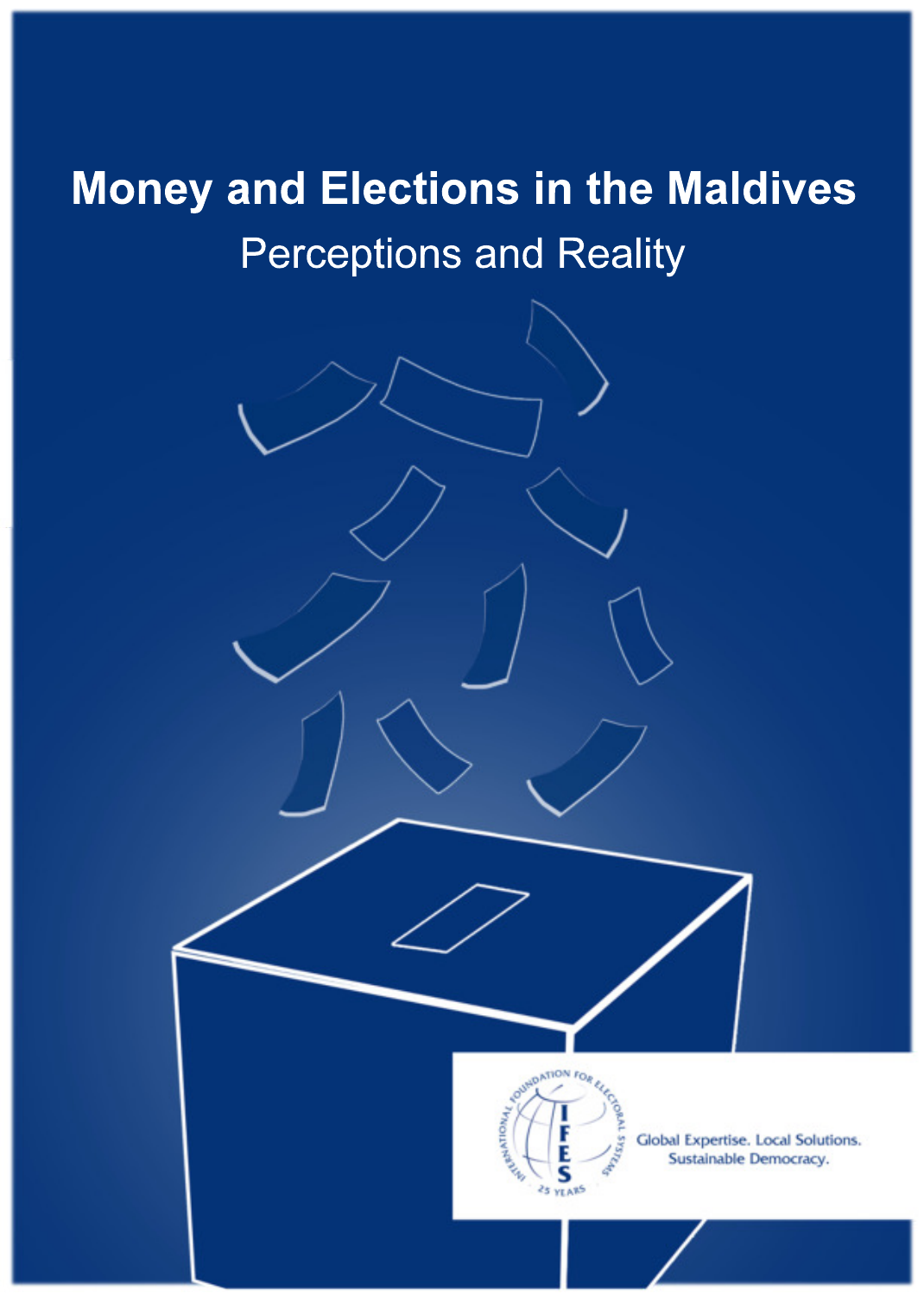# **Money and Elections in the Maldives Perceptions and Reality**

Republic of Maldives November 2014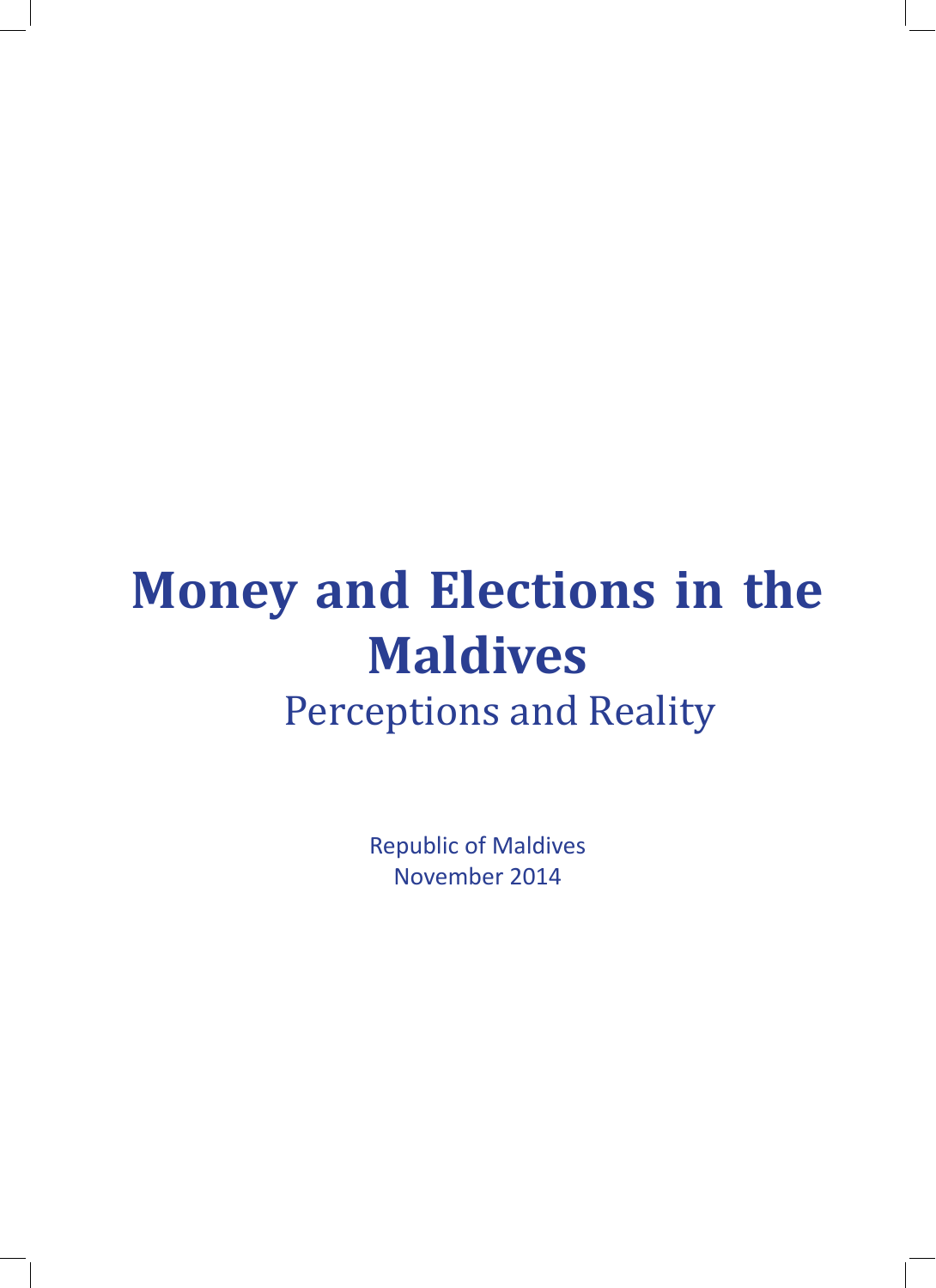

Money and Elections in the Maldives – Perceptions and Reality

© 2014 by IFES . All rights reserved

IFES 1850 K St, NW Fifth Floor Washington , D.C.20006 U.S.A

Notice of rights

All rights reserved. No part of this assessment can be reporduced or transmitted in any form by any means withouth the prior permission of the publisher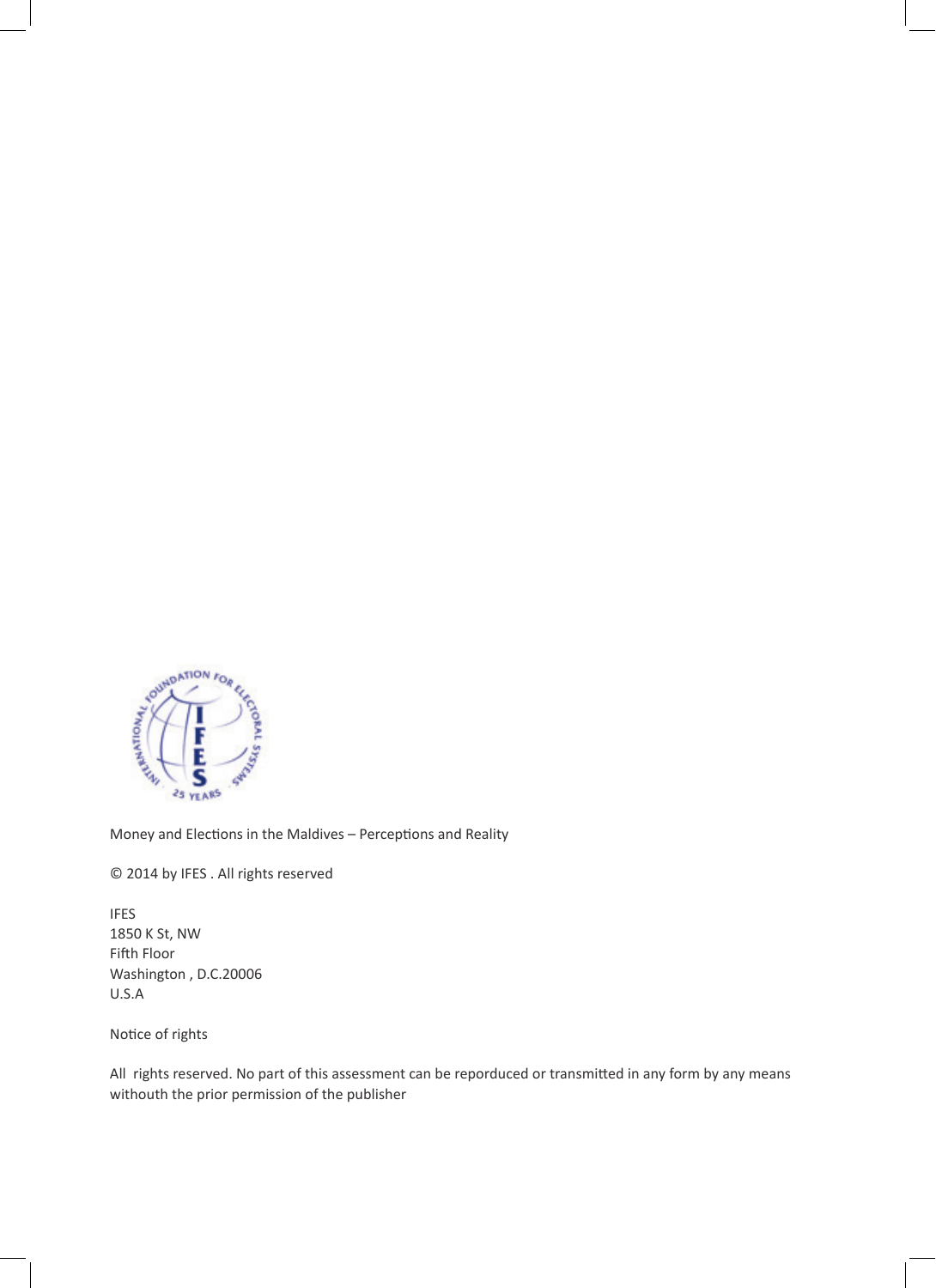## **Table of Contents**

|                                                                           | 1  |
|---------------------------------------------------------------------------|----|
|                                                                           | 4  |
|                                                                           | 5  |
|                                                                           | 6  |
|                                                                           | 7  |
|                                                                           | 10 |
|                                                                           | 12 |
|                                                                           | 17 |
|                                                                           | 18 |
| 4.2 Funding for Campaigns and Views on Reporting of Campaign Expenditures | 20 |
|                                                                           | 24 |
|                                                                           | 26 |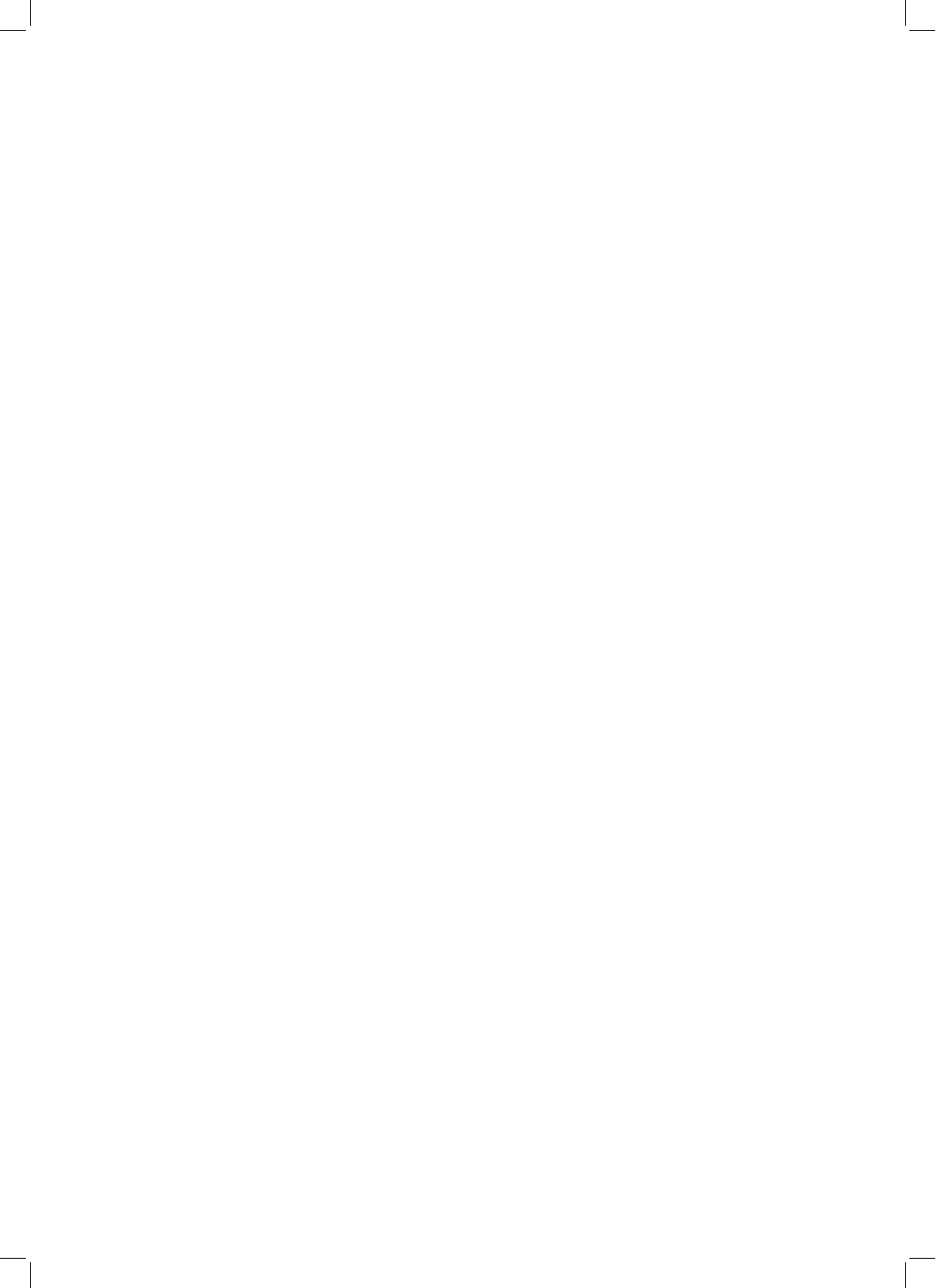### **Executive Summary**

The International Foundation for Electoral Systems (IFES), in close cooperation with national experts from Commerce, Development and Environment (CDE) Consulting, conducted a nation-wide survey to measure the prevalence of vote buying in the Maldives during the March 2014 parliamentary elections. This is the first systematic study of its kind conducted in the Maldives and it provides statistical data on the prevalence and the nature of vote buying, as well as attitudes and opinions on wider campaign funding issues and elections as a whole.

Several key conclusions can be drawn based on the survey results:

- 1) **Vote buying is a serious problem in the Maldives, and if not addressed it threatens to undermine the democratic process in the country.** Though vote buying is a common problem in some parts of the world, the proportions that it has assumed in the Maldives are alarming.
	- More than one in three Maldivians (37 percent) have either been offered money or gifts for their votes personally, or have personally witnessed either a family member or someone else being offered money or gifts.
	- $\circ$  Eighty two percent of those who reported experiencing vote buying said they were offered cash, with the majority (53 percent) being offered between MVR 4,000 (USD 262) and MVR 20,000 (USD 1,309)
	- $\circ$  The survey also finds that ballot marking was the most common technique used to ensure that those offered money or gifts cast their ballot for the candidate or the party who offered them money or gifts.
- 2) **Despite the prevalence of vote buying, the majority of the Maldivian voters have not lost faith in the electoral process and believe that their vote counts.** Vote buying should be addressed before cynicism and apathy take root.
	- Eight out of 10 Maldivians have positive views of elections and believe that voting gives them influence over decision-making in the country, regardless of their interest in politics
	- Nearly half (49 percent) of all Maldivians are very or somewhat interested in matters of politics and government. Interest in politics is significantly higher among men than women 59 percent versus 38 percent).
	- Young people age 18-24 are less interested in politics than any other age group (36 percent are interested in politics compared to 44-58 percent among other age groups).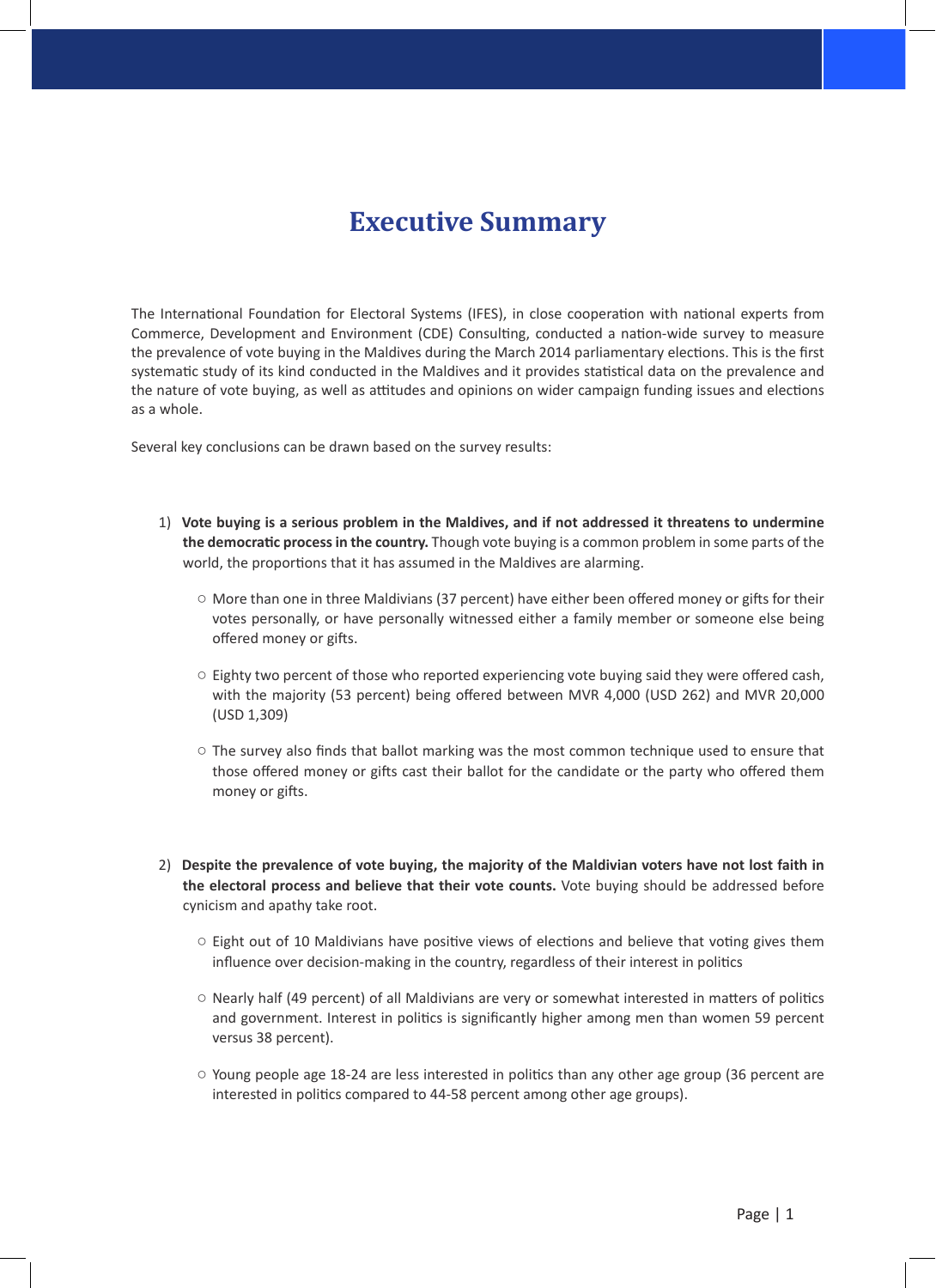- 3) **Maldivians have a negative perception of how political parties and candidates spend campaign funds. In addition, they lack access to information on how the political parties and candidates obtain and spend their funding, and do not believe that the information available is accurate.** Perceptions can be changed by improving transparency through better implementation of existing rules, introduction of new legislation, and voter education by combined efforts of government, civil society, media and political parties.
	- Most people believe that campaign funds are spent on illegal or unscrupulous activities. Nearly two-thirds (66 percent) of Maldivians believe that political parties and candidates spend most of their campaign funds on vote buying and on gifts for voters.
	- A significant proportion (39 percent) of Maldivians said that they "don't know" the key sources of election campaign funding for political parties and candidates.
	- Four out of five people reported that they have never seen or heard about reports on campaign spending in the Maldives. Even in the case of those very interested in politics, 81 percent said that they have not seen or heard about reports on campaign spending.
	- More than 70 percent of Maldivians said that they believe candidates are not honest in reporting campaign spending.
- 4) **There is nearly unanimous support for campaign finance reform, specifically to combat vote buying.** Maldivian lawmakers clearly have public support to engage in measures to combat vote buying and introduce preventive measures before the next electoral cycle.
	- Almost 90 percent of Maldivians said that vote buying should remain illegal.
	- More than 70 percent believe that there should be a limit on political contributions by any one person.
- Close to three-quarters of Maldivians said that they would like to see campaign spending limits for political parties and candidates.
- 5) Although a majority of Maldivians have expressed satisfaction with specific aspects of the electoral process, **electoral fraud is an area of concern among a significant percentage of the population**.
	- More than a third (36 percent) believes that fraud was committed during the March 2014 parliamentary elections. The more educated a respondent is, the more likely he/she is to believe that electoral fraud took place. This underscores the need for better education of voters about the electoral process and electoral fraud.
	- On the other hand, Maldivians have a very positive opinion of election officials, including polling station officials and the Elections Commission. Eighty one percent of the population was satisfied with their experiences at the polling station, and 73 percent said that the Elections Commission performed well in conducting elections.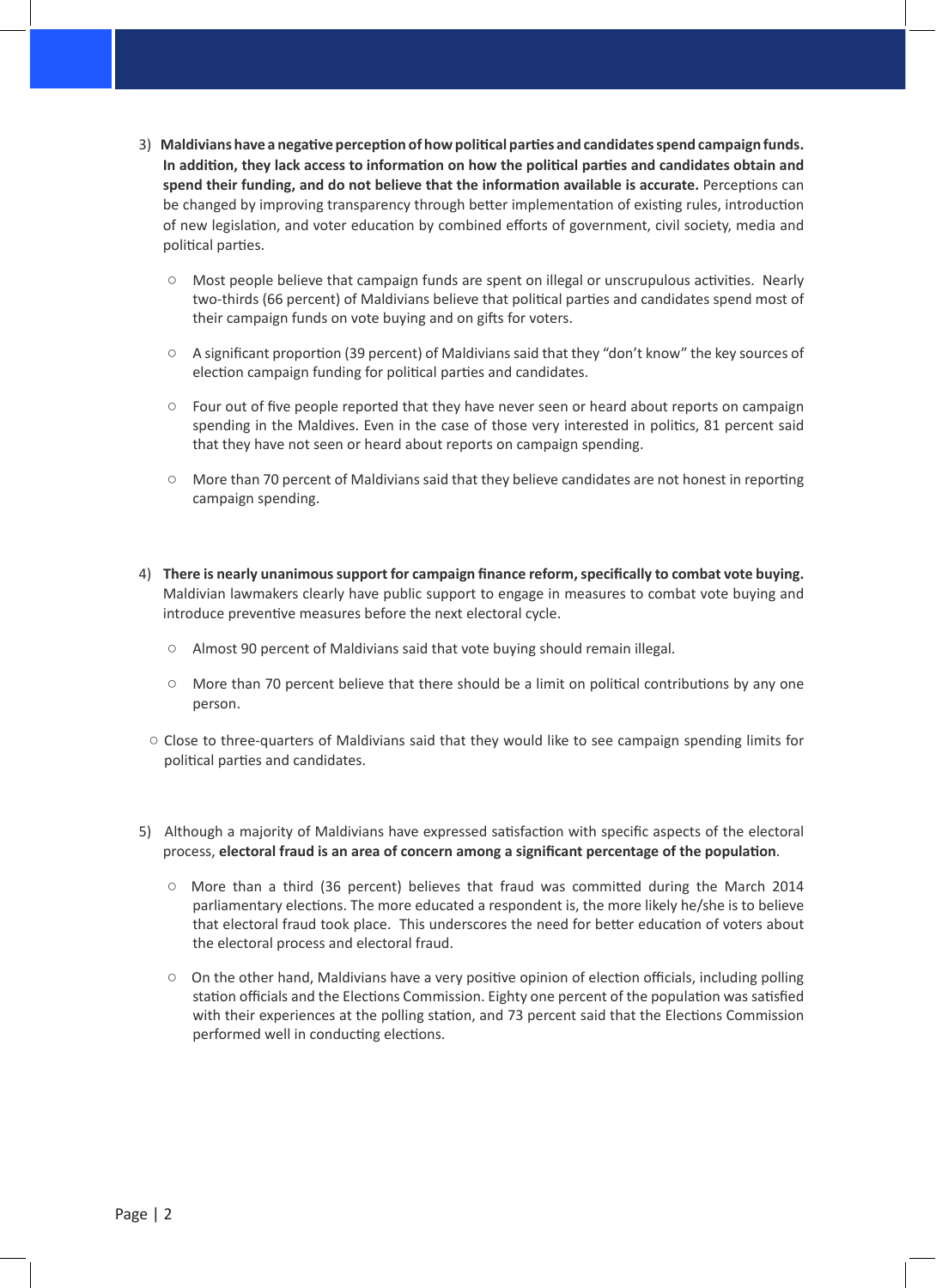6) **Amongst those who did not cast their ballot in March 2014, re-registration and other logistical issues such as transportation, were cited as some of the main reasons for not voting.** Although turnout has been traditionally high in the Maldives<sup>1</sup>, this finding clearly shows that certain structural issues present obstacles for Maldivian voters. These issues, particularly the requirement for re-registration ahead of each election, could be addressed through legislative reform.

<sup>&</sup>lt;sup>1</sup>Turnout for the most recent parliamentary elections was nearly 78% and it exceeded 80% for recent presidential elections.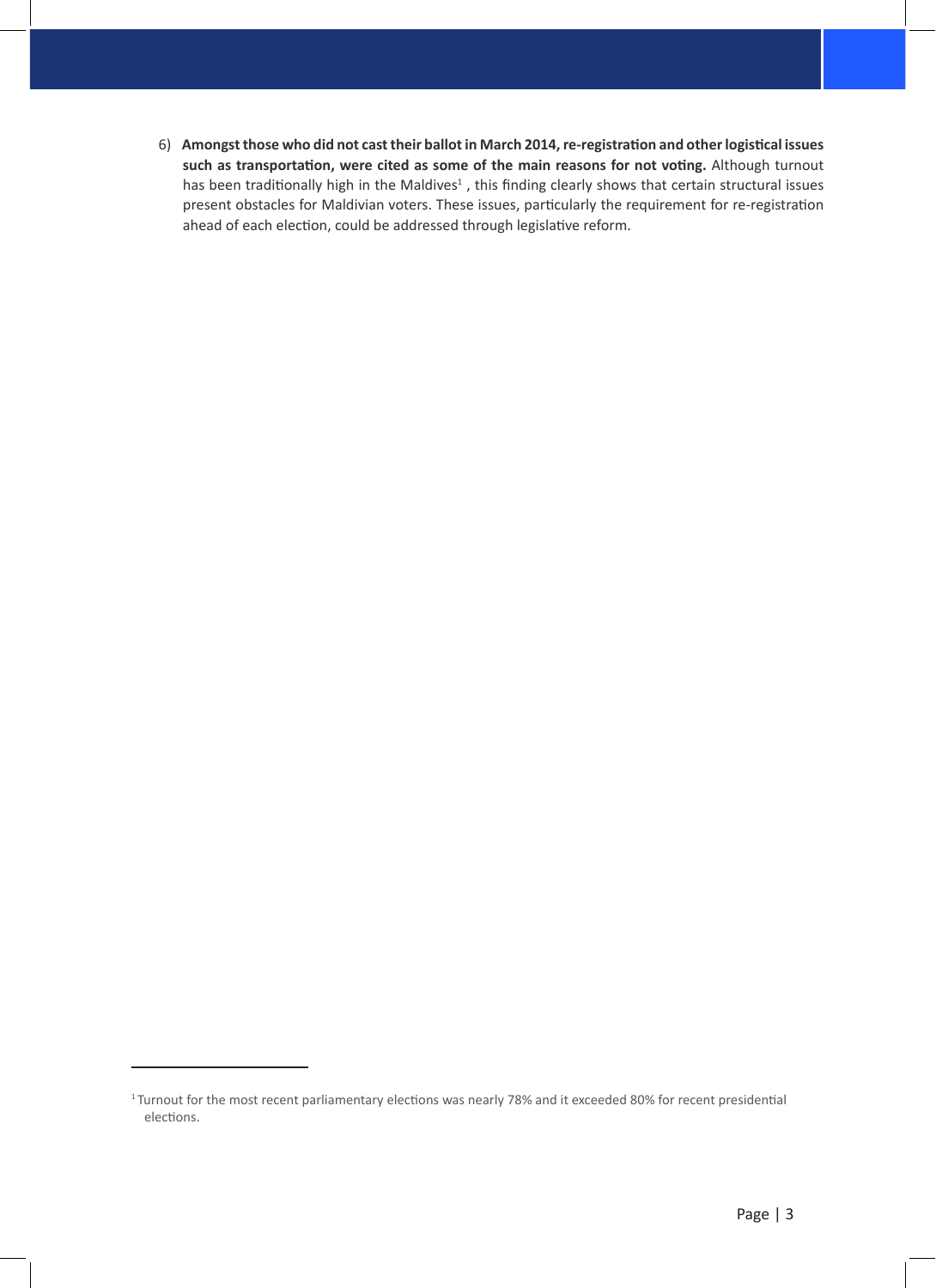## **1. Introduction**

Vote buying has been recognized as one of the most pressing problems in Maldivian elections by domestic and international observers and stakeholders. Both European Union<sup>2</sup> and Commonwealth<sup>3</sup> observation reports on the 2014 parliamentary election stated that allegations of wide-spread vote buying, excessive campaign expenditures and abuse of state resources undermined the core principles of democratic elections. Similarly, in a survey conducted by Transparency Maldives prior to the 2013 presidential election, 15 percent of the interlocutors reported that money or other incentives were offered in exchange for their vote.<sup>4</sup>

Although allegations of vote buying are rampant, one major challenge in addressing it is the lack of quantitative data and research. In order to fill this gap, IFES conducted a survey to gather data from Maldivian voters about vote buying, campaign finance and other election-related issues. The data was collected in June 2014 and pertains only to the conduct of parliamentary elections held in March 2014 (please see methodology section below for details).

IFES has extensive experience in conducting research on electoral issues around the world. To date, IFES has implemented opinion research on electoral issues in more than 40 countries. IFES designs its research to be responsive to the need for data on pressing electoral issues, and ensures that its research design and approach is sensitive to the country context. IFES works with local partners to provide reliable data on electoral issues, which is then utilized by a large range of electoral stakeholders. This survey is a continuation of these efforts and provides nationally representative data that can be utilized by electoral stakeholders to strengthen elections and democratic process.

The survey report is divided into three sections. Section one presents opinions of Maldivians on the election processes as a whole. Section two is focused specifically on issues related to campaign finance. Section three presents detailed information and evidence on vote buying practices in the Maldives during the 2014 parliamentary election.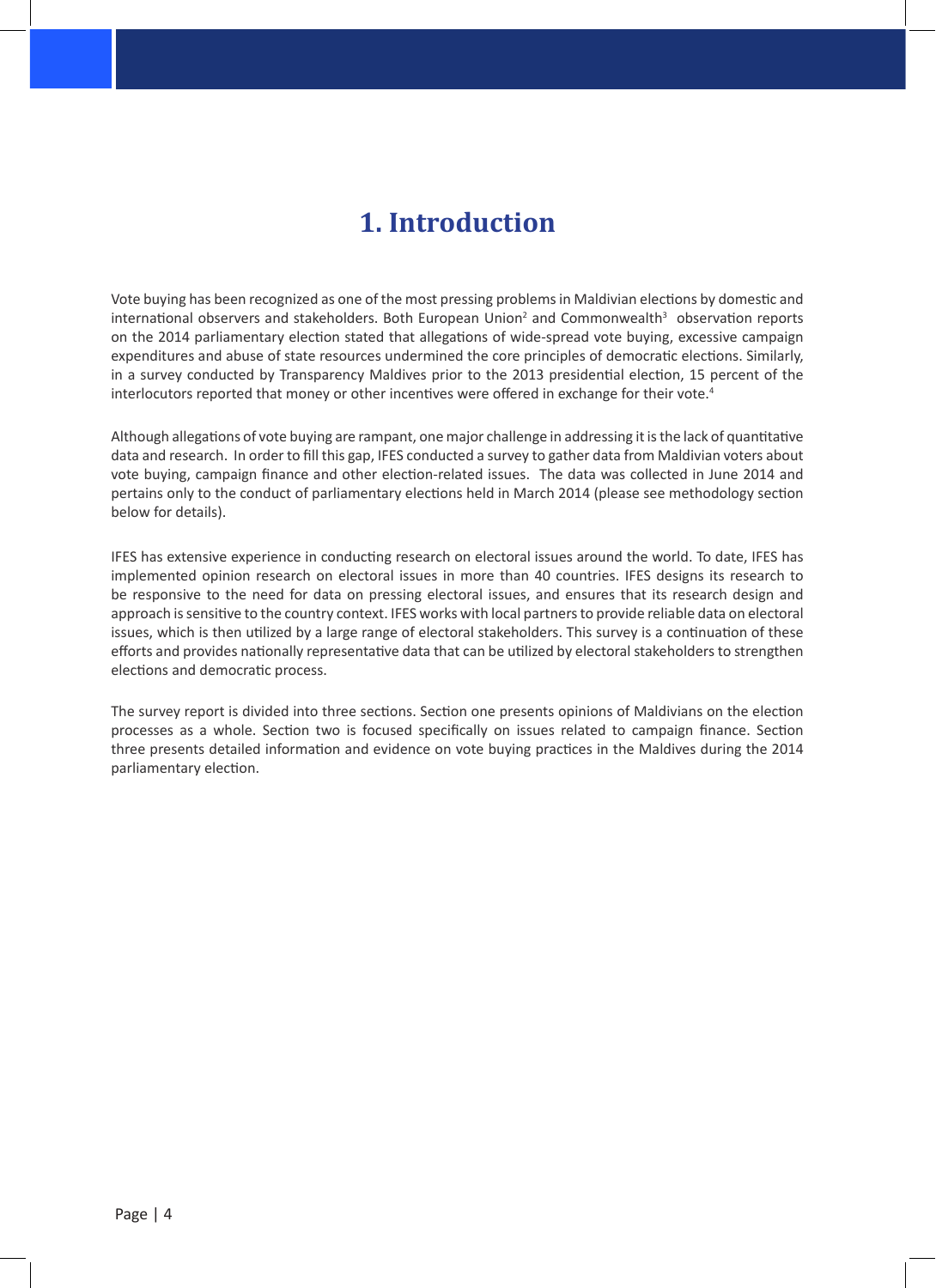## **2. Methodology**

In the course of the survey, a total of 1,063 interviews were conducted with citizens of the Maldives ages 18 and above. The sample was designed to be nationally representative, with interviews conducted in all administrative regions. The number of interviews per region was proportional to each region's share of the population. Within each atoll, islands were selected using random sampling methodology.

Interviews were carried out confidentially and face-to-face in the homes of respondents. The data presented in this survey has been weighted to ensure that it is representative of the population of the Maldives by region, gender and age. A survey of this size has a +/- 3 percent margin of error.

The fieldwork and data processing for the survey was undertaken by CDE Consulting, a public opinion research organization based in Male', Maldives. All interviews were conducted in Dhivehi language between June 1 and 28, 2014 by interviewers specially trained on the IFES survey. Survey data was then compiled and analyzed by IFES experts.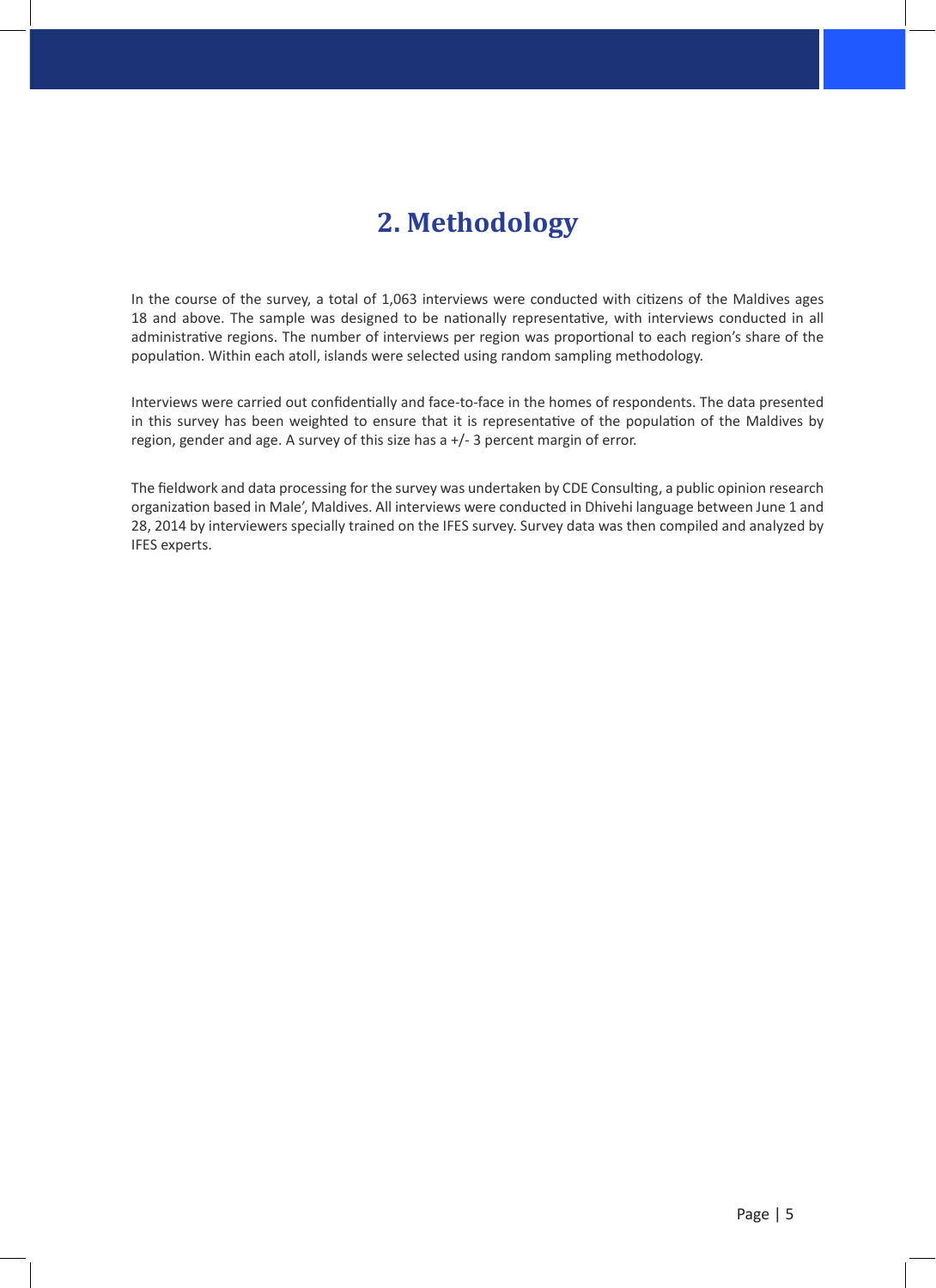## **3. Opinions on Elections and Election Process**

Despite the prevalence of vote buying, most Maldivian voters trust the electoral process and believe that their vote counts. This means that the level of cynicism and apathy that may follow in the wake of wide spread vote buying has not yet taken root in the Maldives.

Most Maldivians have a positive view of elections and are satisfied with the overall conduct of the parliamentary elections, as well as specific aspects of the electoral process. A majority of Maldivians also express satisfaction with the work of the Elections Commission and polling station staff during elections.

Challenges with voter registration and identification and other logistical issues such as transportation, were cited as the main reasons preventing some respondents from casting their ballots in March 2014. These structural issues can be addressed by legislative reform. In addition, there is concern about electoral fraud among a significant percentage of the population, particularly in Male', the far South, and Southern Atolls.<sup>5</sup>

<sup>&</sup>lt;sup>5</sup> For the purpose of this survey, the following six geographical distributions were used;

<sup>1)</sup> The far North Atolls: Haa Alif, Haa Dhaalu, Shaviyani

<sup>2)</sup> Northern Atolls: Noonu, Raa, Baa, Lhaviyani

<sup>3)</sup> Central Atolls: Kaafu, Alif Alif, Alif Dhaalu, Vaavu

<sup>4)</sup> Southern Atolls: Meemu, Faafu, Dhaalu, Thaa, Laamu

<sup>5)</sup> The far South Atolls: Gaafu Alif, Gaafu Dhaalu, Gnavyani, Seenu Atoll

<sup>6)</sup> Male'.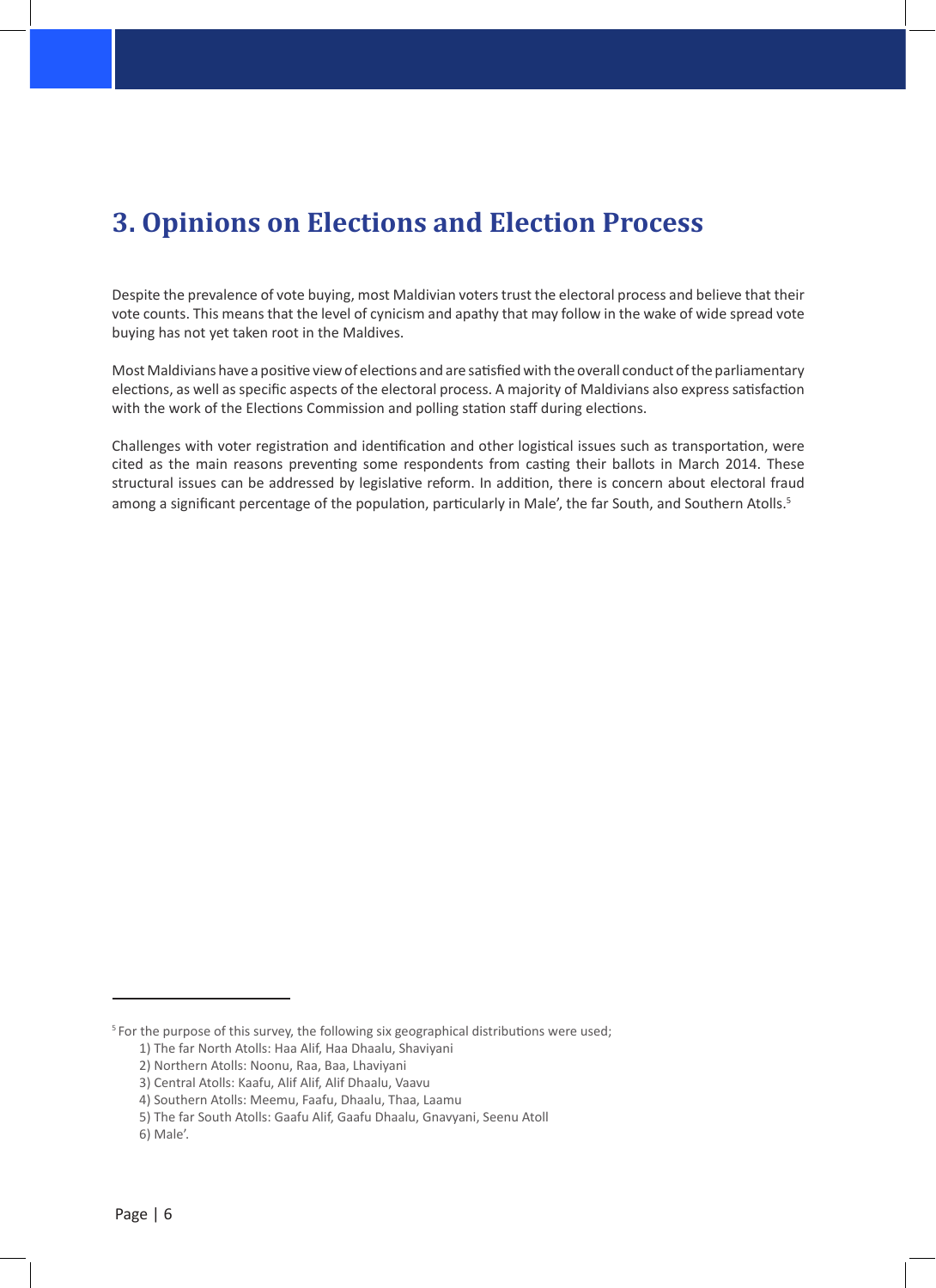### **3.1 Opinions on Elections and Election Process**

■ The survey finds that nearly half (49 percent) of all Maldivians are very or somewhat interested in **matters of politics and government, while slight more than half are "not too interested" (23 percent) or "not interested at all" (28 percent)** (Figure 1).



 **Figure 1 - Interest in Matters of Government and Politics**

*"How interested are you in matters of politics and goverment ?"*

■ Interest in politics is significantly higher among men than women (59 percent versus 38 percent). Interest in politics is also higher among 35-44 year olds (56 percent) and 45 to 54 year olds (59 percent), compared to younger voters (18-24 year olds, 36 percent).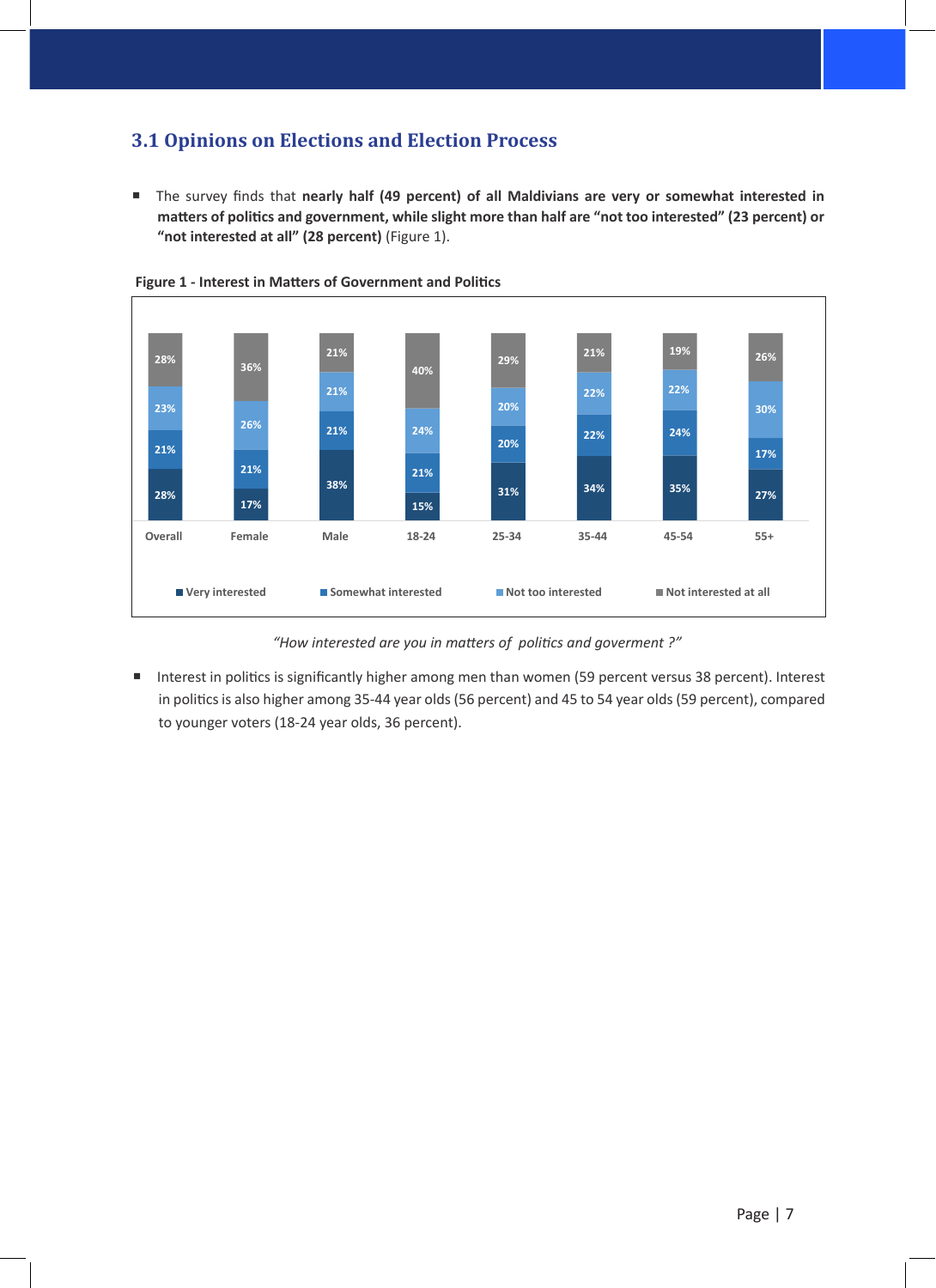■ Despite the fact that only about half of Maldivians express at least some interest in politics, most **Maldivians have a positive view of elections and believe that voting gives them influence over decisionmaking in the country** (Figure 2).



 **Figure 2 - Influence of Voting on Decision-Making in the Country**

*Do you agree that "voting gives people like me a chance to influence decision-making in the Maldives?"*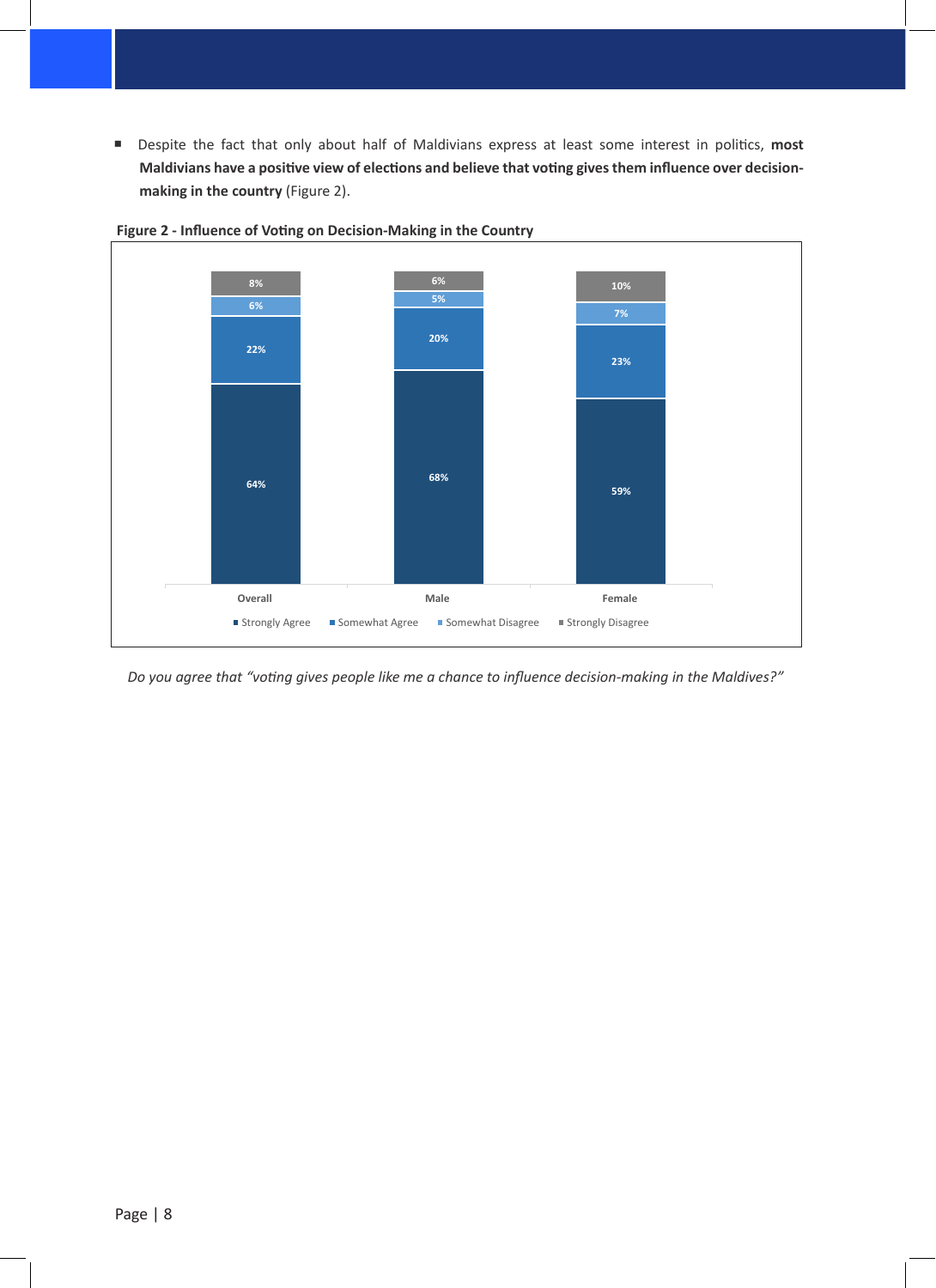■ More than 8 in 10 people strongly or somewhat agree that voting gives them a chance to influence **decision-making in the Maldives.** Respondents agree with this statement whether or not they are interested in politics (Figure 3). There is little difference between men or women, with 88 percent of men and 82 percent of women agreeing with that statement.



 **Figure 3 - Influence of Voting on Decision-Making in the Maldives, by Interest in Politics**

*Agree or disagree: 'Voting gives people like me a chance to influence decision-making in the Maldives.'*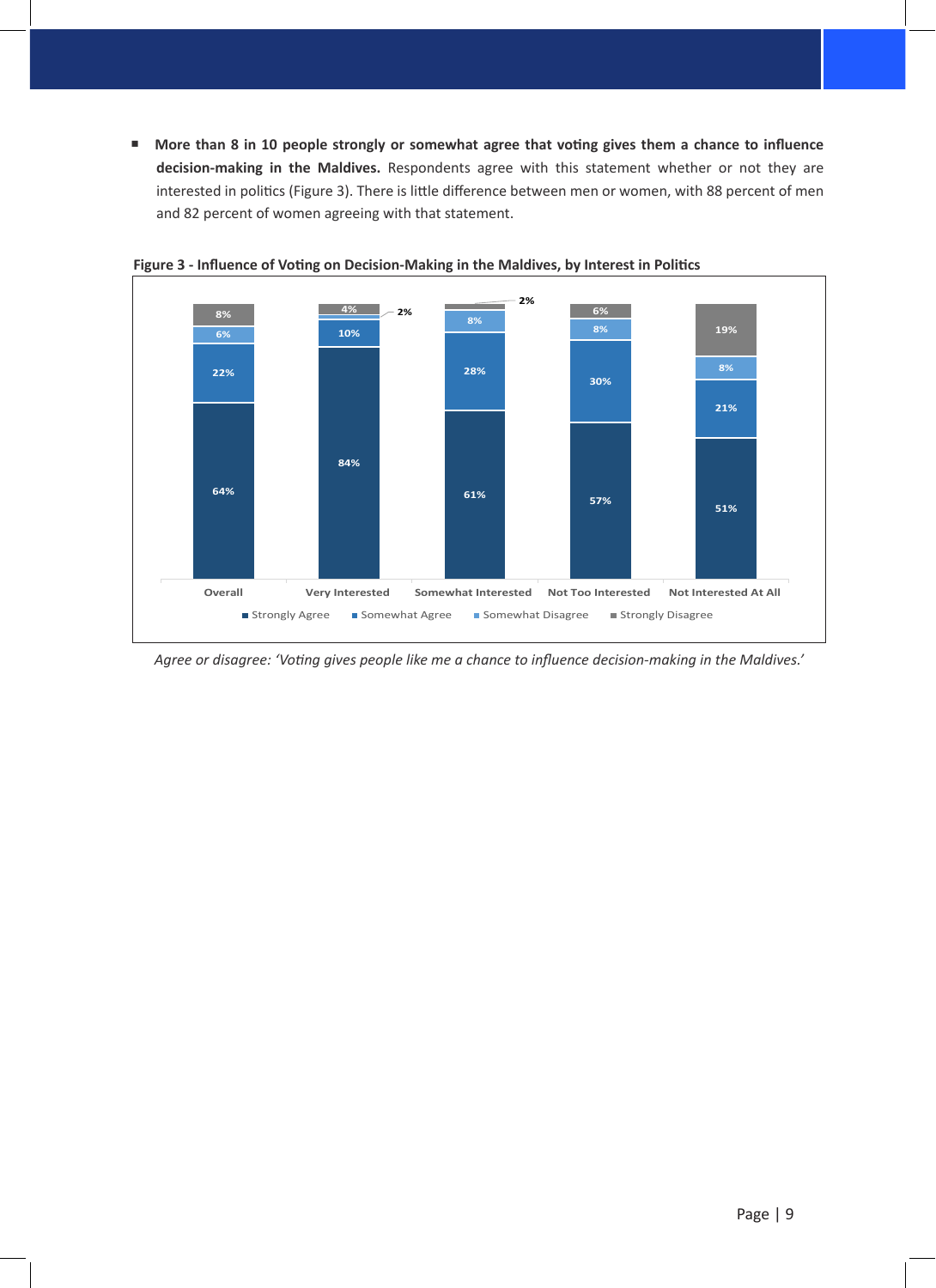#### **3.2 Participation in 2014 Parliamentary Elections**

Among voters who report not voting in the last parliamentary elections, the reasons for not voting fall roughly into two general categories: logistical difficulties or political pessimism and indifference (Figure4).

**Over 40 percent of those who did not vote did not do so because of logistical difficulties, and may have done so if there were mechanisms in place to ensure broader participation.** Twenty-two percent of non-voters had re-registration and ID-related difficulties and 18 percent had mobility and transportation issues. Nineteen percent of non-voters did not vote because they found no candidate worthy of their vote. Further, 16 percent reported no interest and 7 percent reported that they do not believe that their vote matters.



 **Figure 4 - Reasons for Not Voting in 2014 Parliamentary Elections**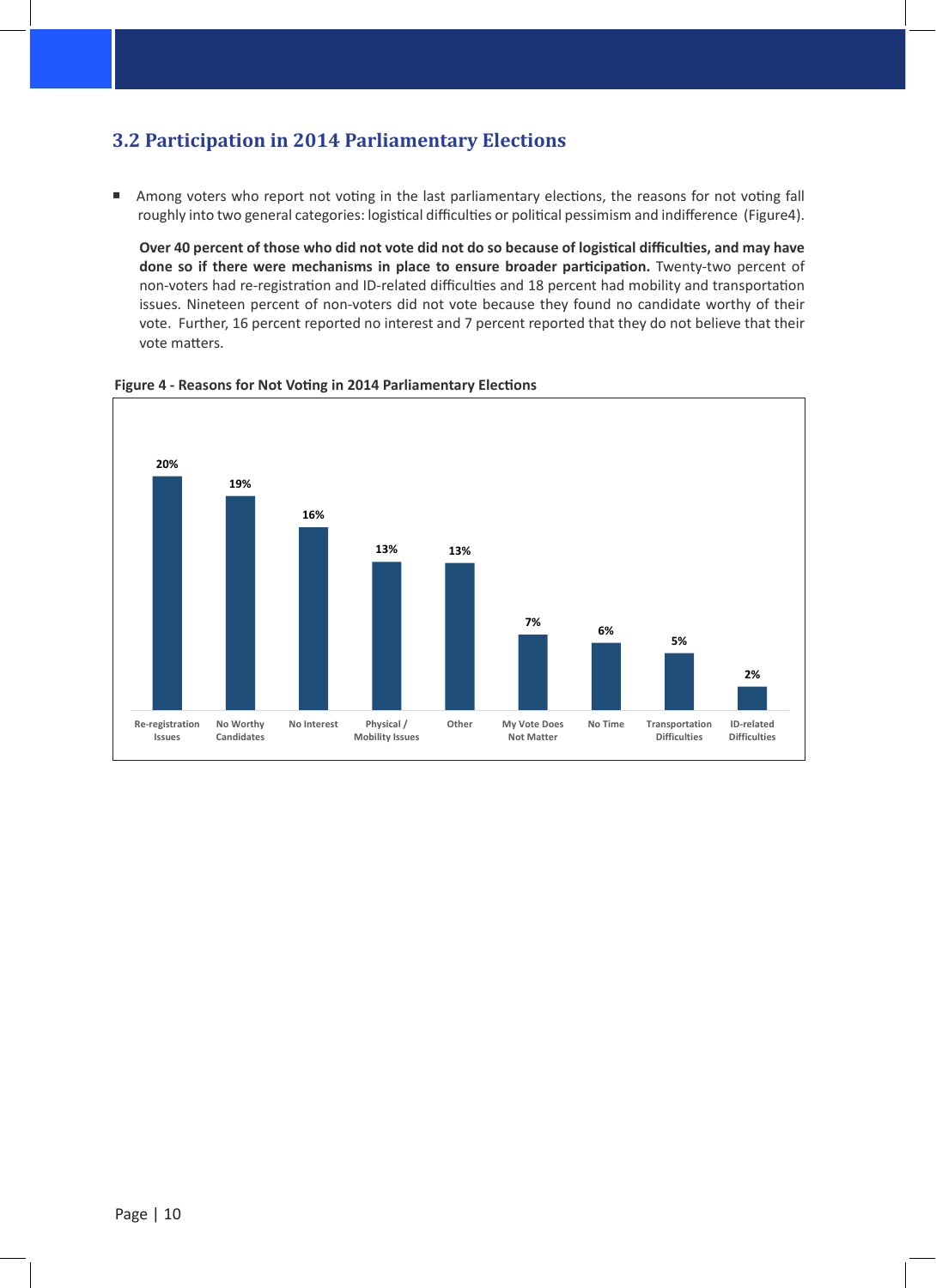Among those who reported voting in the parliamentary elections, nearly 20 percent said they were required to re-register to vote in the elections. Re-registration was reported by a significantly higher percentageof voters in Malé (39 percent) (Figure 5).

**That means that nearly 4 out of 10 voters in Male' have to manually re-register before each election.** This presents a burden for a large number of voters, as well as Elections Commission during a very busy period.



 **Figure 5 - Percent of Voters Requiring Re-Registration**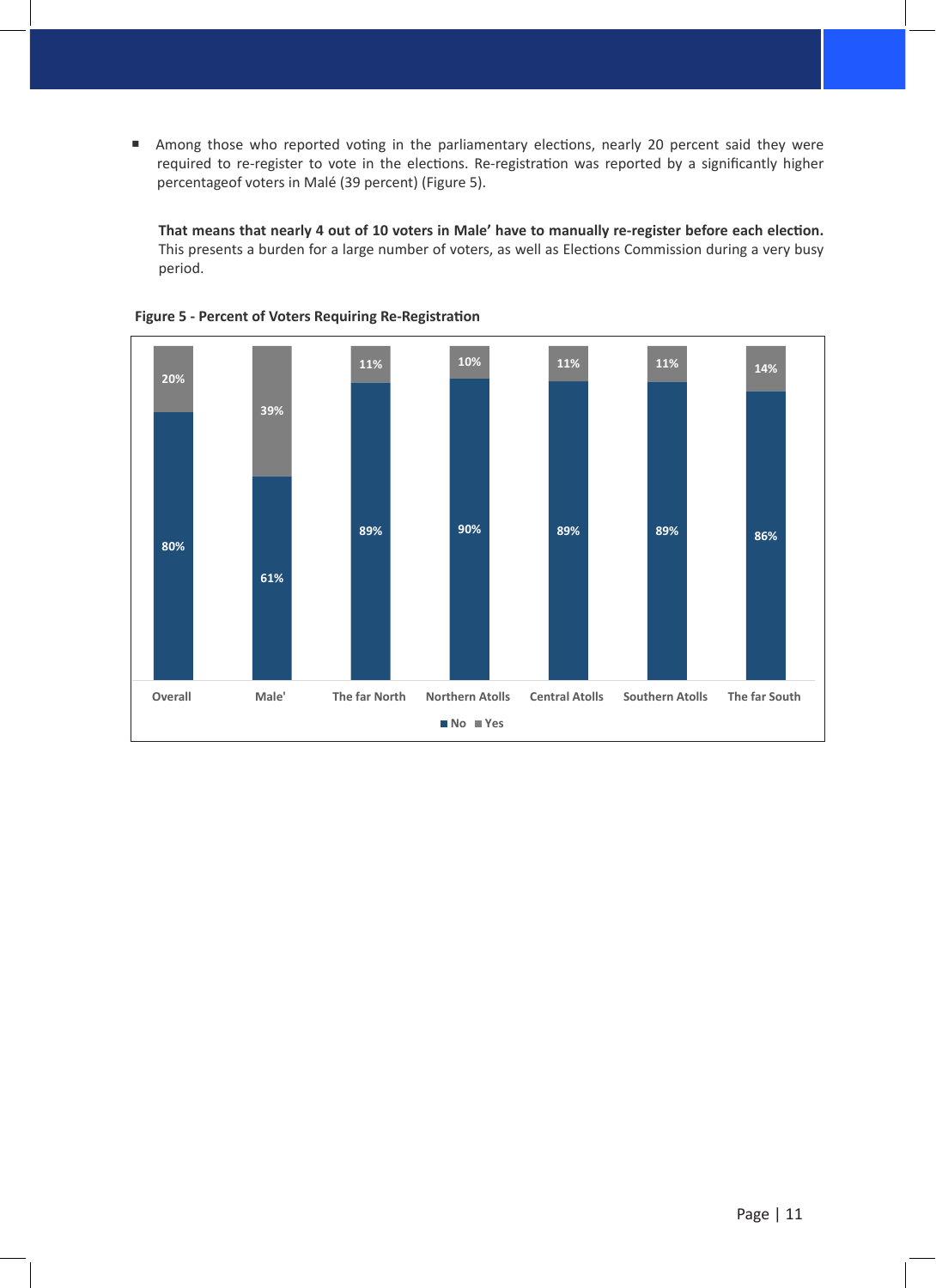### **3.3 Trust in the Electoral Process**

More than 7 in 10 voters agree that there are fair procedures in place for elections in their constituency, that the tabulation of ballots is honest and that candidates have equal campaigning opportunities (Figure 6).



 **Figure 6 - Views on Different Aspects of the Electoral Process**

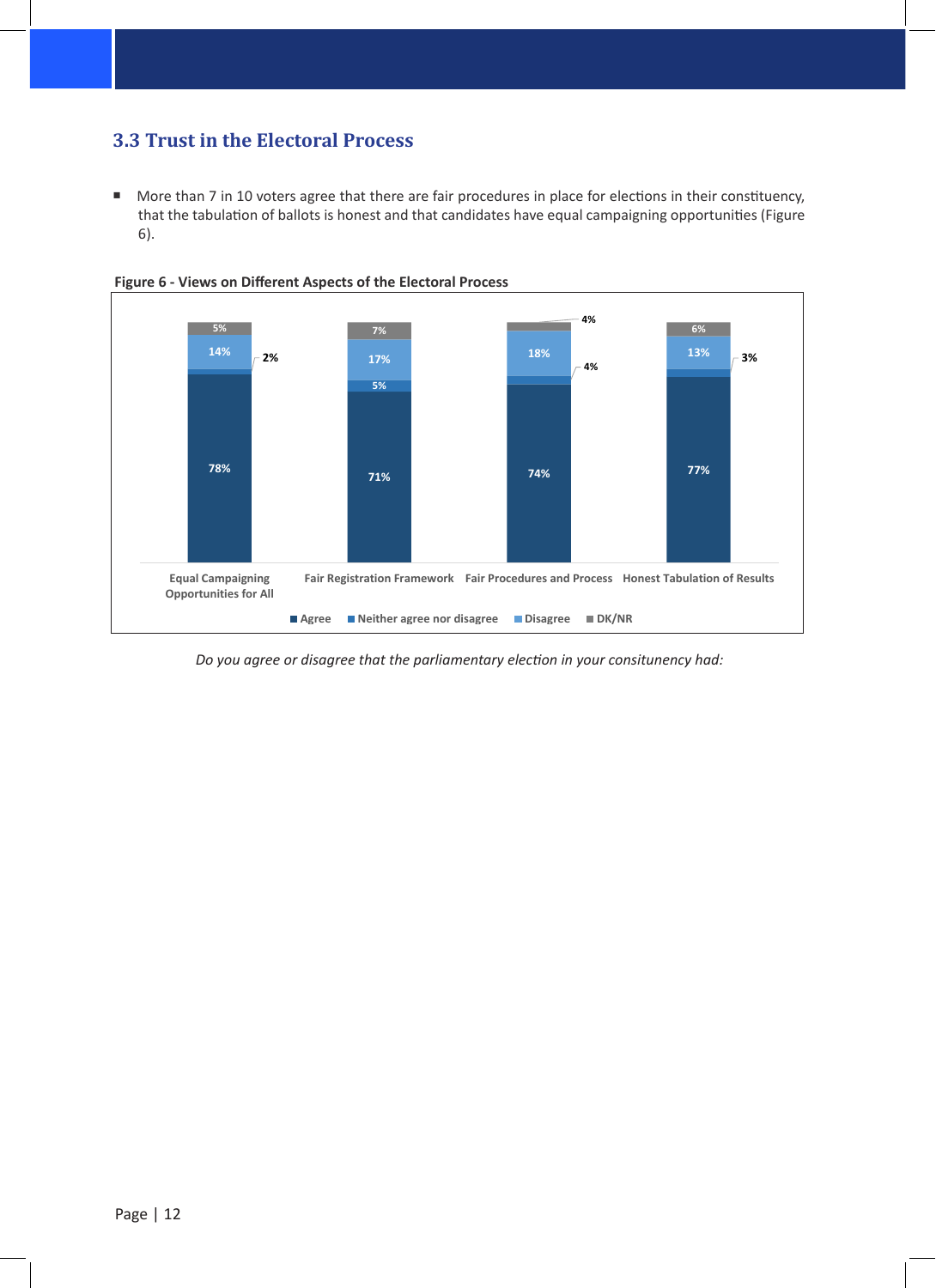**Maldivians also have positive views of polling station officials and the Elections Commission.** In total, 81 percent of voters were satisfied with their experiences at polling stations, and 73 percent agreed that the Elections Commission performed good or very good (Figure 7). These levels of satisfaction extended across all major sub-groups in the population.



 **Figure 7 - Views on the Conduct of Polling Station Officials and the Elections Commission** 

*How would you rate the performance of the above with regard to the last parliamentary election?*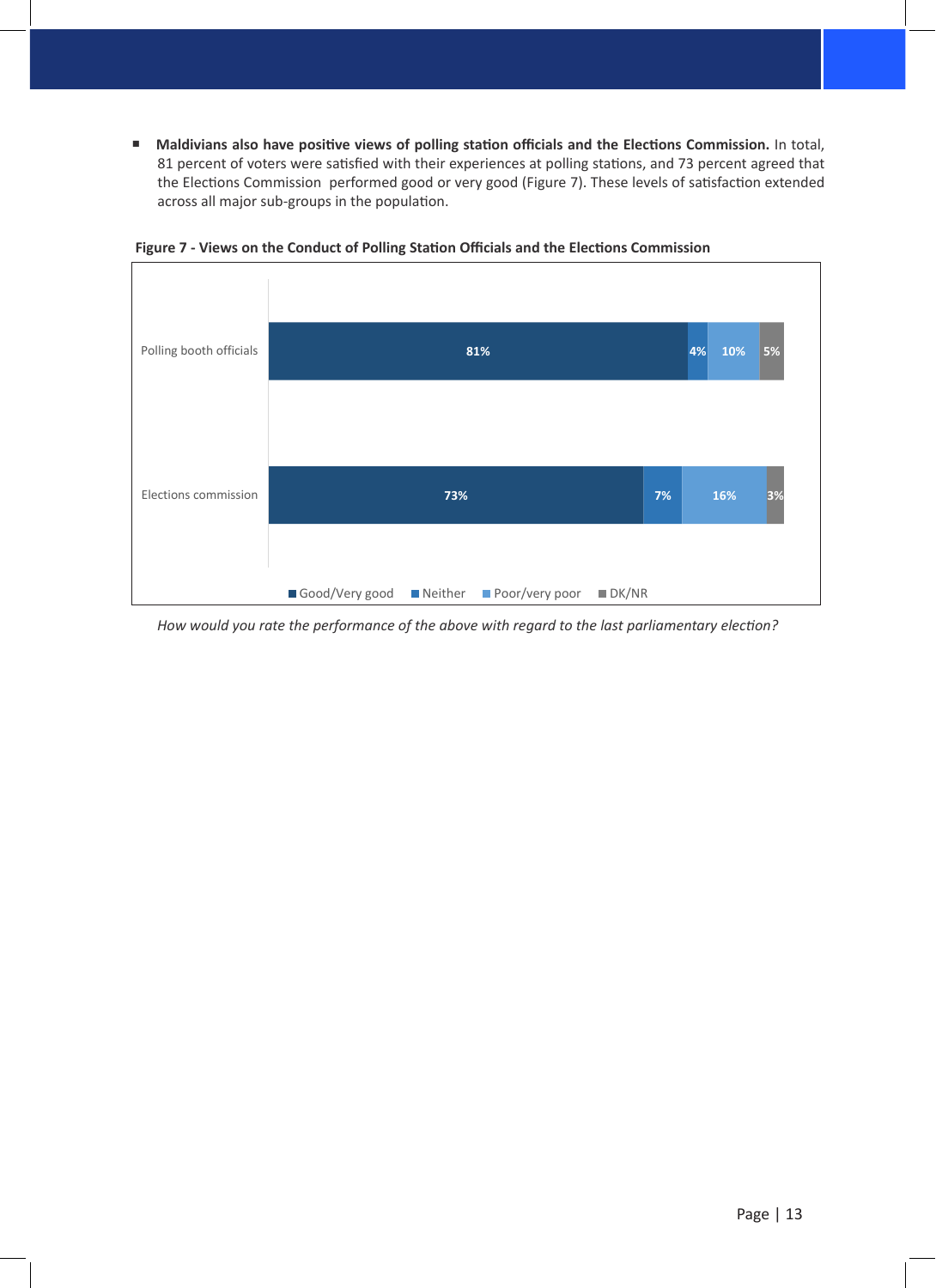**Despite the generally positive evaluations of many aspects of the election process and of election officials, many Maldivians are concerned about fraud in the election process. While a slight majority (53 percent) agree that the election was free from fraud, a significant percentage (36 percent) disagree with this statement** (Figure 8).



 **Figure 8: Perception of Fraud in the Elections**

*Do you agree or disagree that the parliamentary election in your constituency was free of fraud?*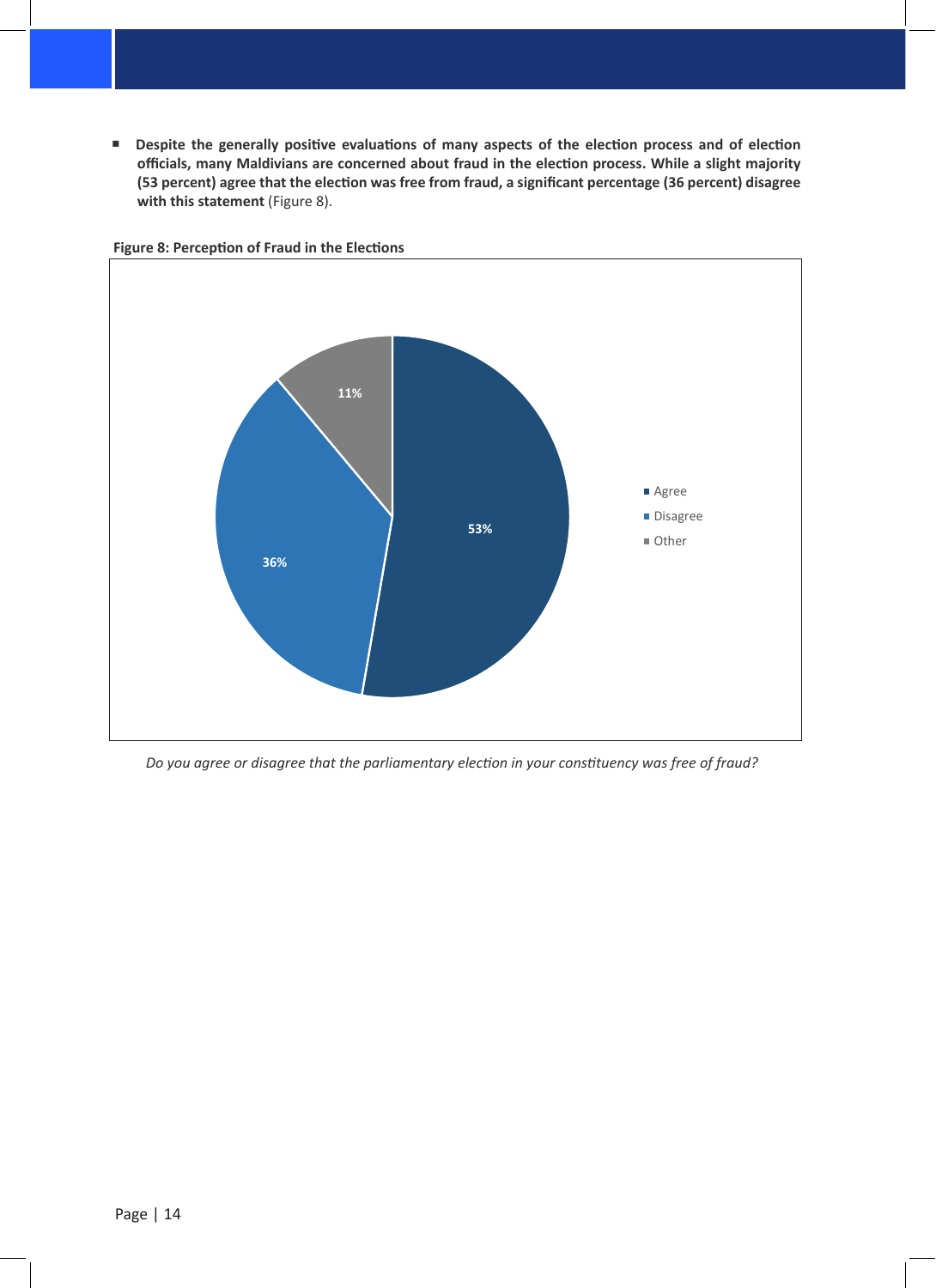■ Regionally, a far higher percentage of respondents in Malé (50 percent), disagree that the elections were free of fraud. Similarly, 36 percent of respondents from Southern atolls and 39 percent of respondents from the far South disagree that the elections were free from fraud.



 **Figure 9 - Perceptions of Fraud in Elections, by Region**

*" Do you agree or disagree that the parliamentary election in your constituency was free of fraud?"*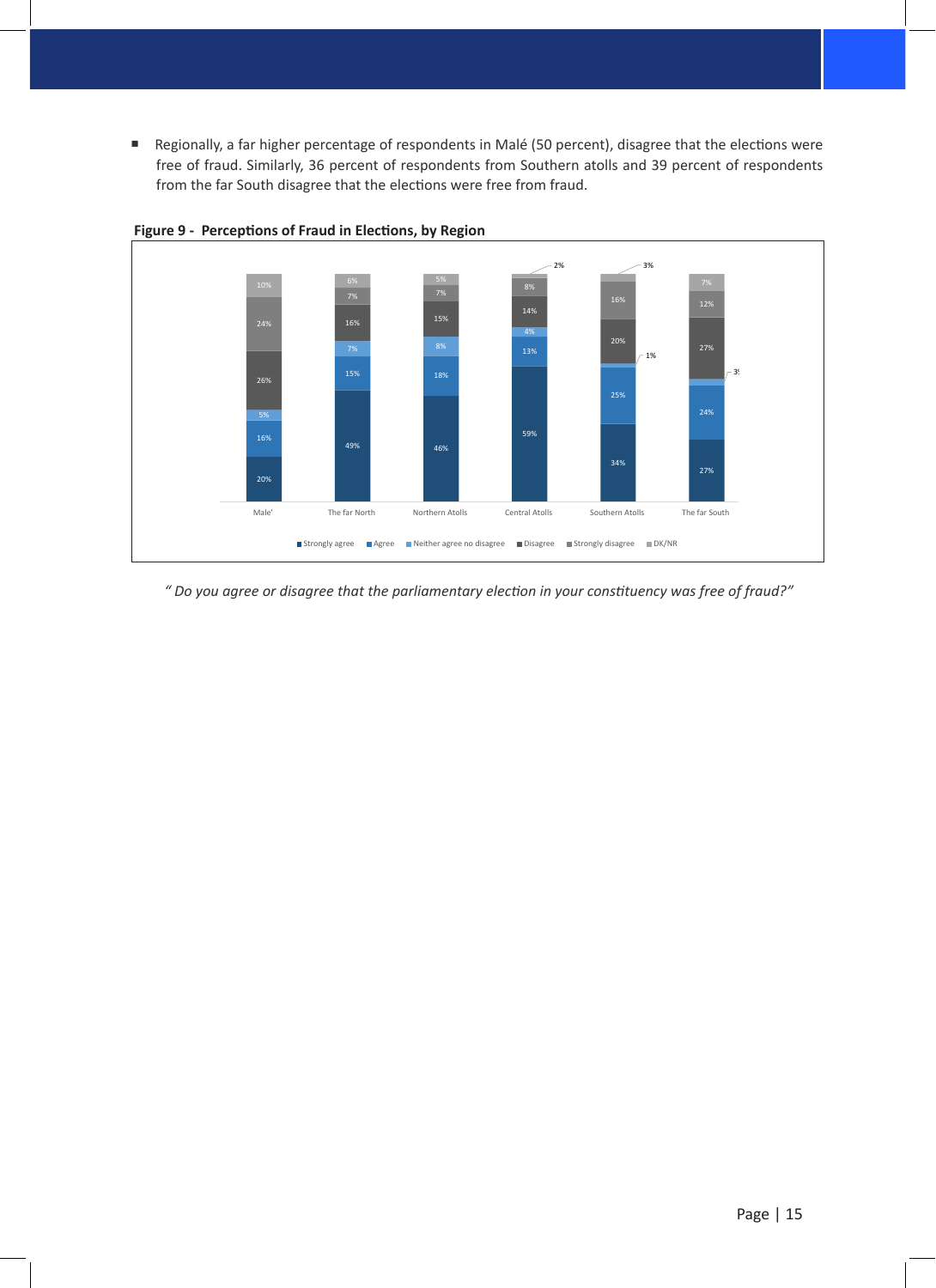■ When broken down by education, it is evident that the more educated a respondent is, the more likely **he/she is to disagree that the election was free of fraud** (Figure 10). People with secondary or university education may be more educated about the electoral process, and thus more aware of fraudulent activity. This underscores the need for better education of voters about the electoral process and electoral fraud.

It is important to note that among respondents who disagree that the election was free from fraud, a majority (64 percent) have positive opinion of the Elections Commission, indicating that Maldivians do not necessarily consider the Elections Commission as contributing to fraud.





*Do you agree or disagree that the parliamentary election in your constituency was free of fraud?*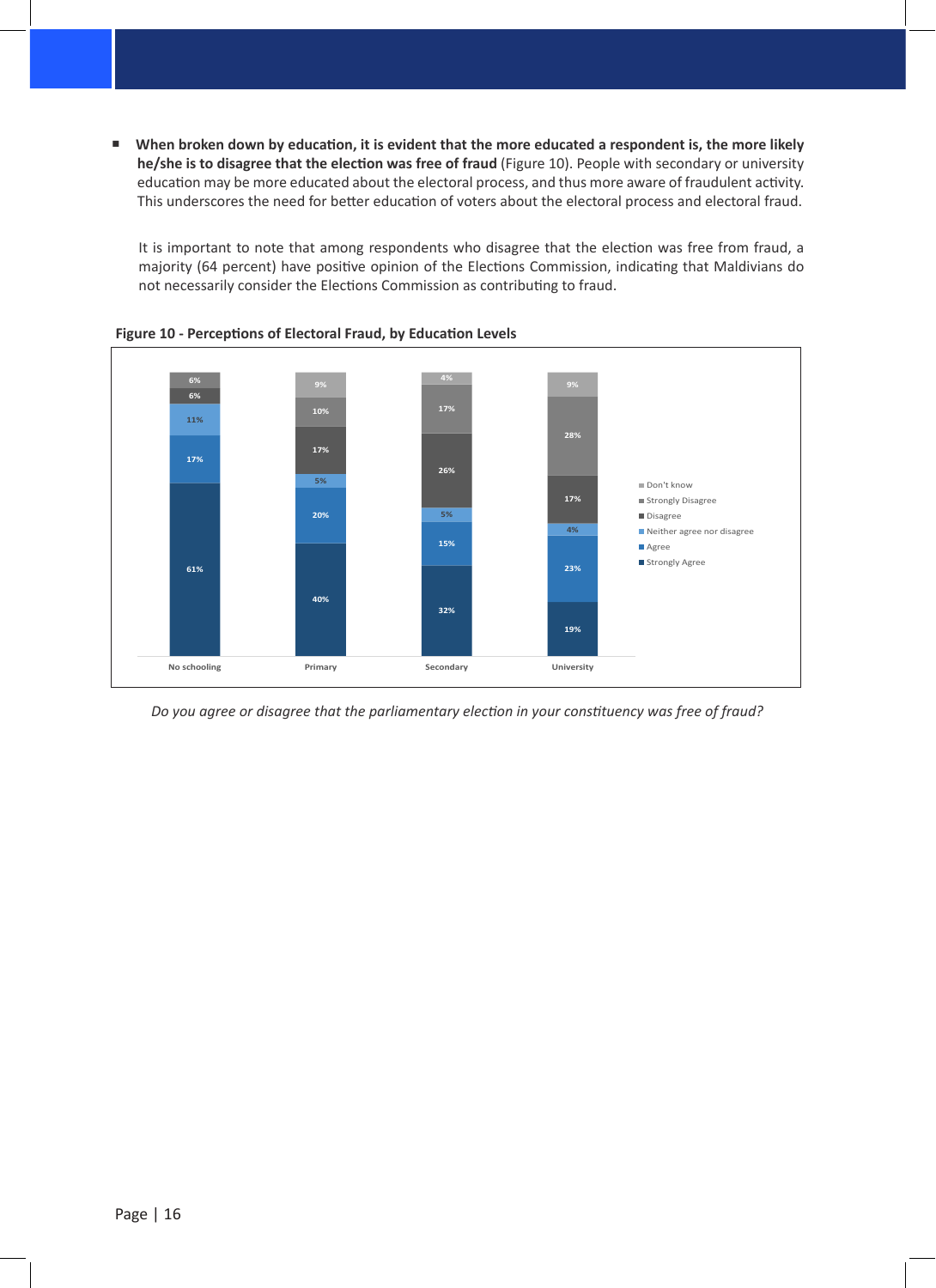## **4. Opinions on Campaign Finance Issues**

According to the survey results, there is nearly unanimous support for campaign finance reform and specifically for combating vote buying. The Maldivian lawmakers have clear public support to introduce preventive measures to combat vote buying ahead of the next elections.

Maldivian voters have significant concerns about the use of money in election campaigns and would like to see stronger regulation and controls adopted. The majority support stronger limits on how much money is contributed and spent during campaigns, and they would like to see measures which level the playing field for electoral contestants. The majority would also like to see financial disclosure from donors and the amount they contribute to campaigns. Most Maldivians believe that campaigns use more funds for illegal or unethical activities than for legitimate campaign activities, and that candidates are not honest in disclosing campaign spending.

It should be noted that there are some regulations already in place in the Maldives that address spending limits and use of government resources. However, due to a lack of information and the degree to which political parties and candidates adhere to these regulations, the public displays a high degree of distrust on these issues. Greater transparency and stronger regulations may be two steps that contribute to reducing this distrust over the long term.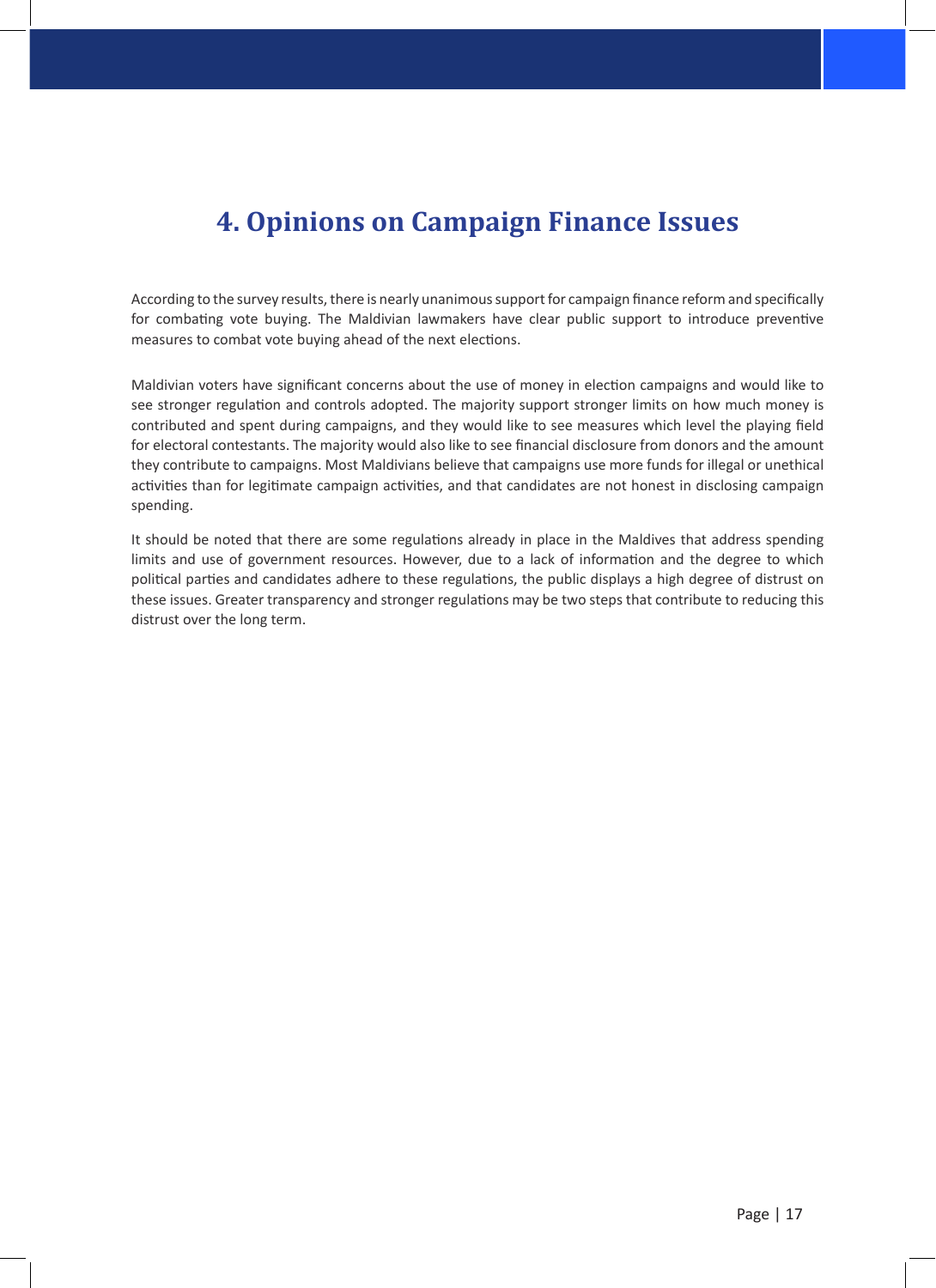#### **4.1 Use of Campaign Funds/Activities**

■ The majority of voters find many activities that political parties and candidate typically undertake during elections as inappropriate, regardless of whether if they are illegal or not (Figure 11).

**A clear majority, nearly 90 percent, do not believe that government property, including vehicles and boats, should be allowed for campaign or political purposes.** A significant majority of Maldivians believe that both charitable activities (59 percent) and community development activities, such as building a playground or a harbor (69 percent), should not be allowed during election campaigns, recognizing that these activities can be utilized by campaigns to generate support. A slight majority (52 percent) also do not think it is appropriate for local musicians or entertainment to be hired during campaigns while 46 percent think this is appropriate.

However, a slight majority (56 percent) think it is appropriate for campaigns to provide transportation to polling stations for voters while 41 percent disagree. It is interesting that Maldivians do not approve of many other methods of potentially influencing voters, but they approve of candidates providing transportation to voters. This may be due to the difficulties and the high cost of local transportation, and may also reflect an entrenched practice. There is no significant regional variation on this question.



 **Figure 11 - Perceptions on Legitimacy of Typical Campaign Activities**

*Please tell me what you think should be allowed or not allowed in election campaigns:*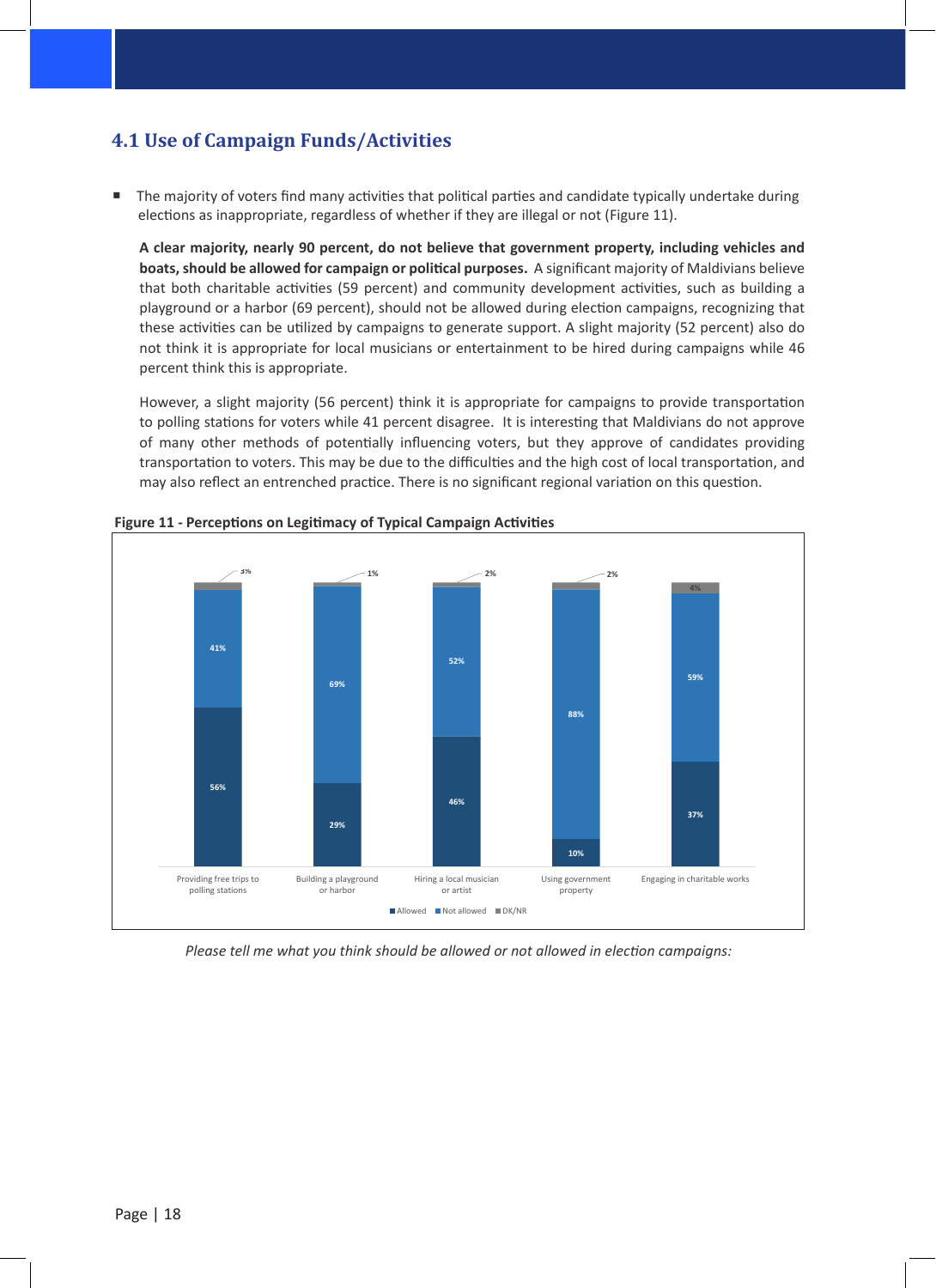The survey also finds that Maldivians generally do not have positive opinions about the way in which political parties and candidates spent campaign funds during the last parliamentary elections (Figure 12).

When asked for their opinion on the way candidates and political parties spent most of their funding during the last parliamentary elections, a majority believes that it was for illegal/unscrupulous activities. **Nearly two-thirds (66 percent) of Maldivians believe that political parties and candidates spent most of their campaign funds on vote buying and on gifts for voters during the last parliamentary elections.** A slight majority (53 percent) believe that political parties and candidates spent most of their money on direct vote buying and 13 percent say that political parties and candidates spent funds on buying gifts for voters.



 **Figure 12 - Perception on Campaign Spending by Political Parties and Candidates**

*In general, what kind of activities and initiatives did candidates and parties spend most of their money during the last parliamentary electoral campaigns in the Maldives?*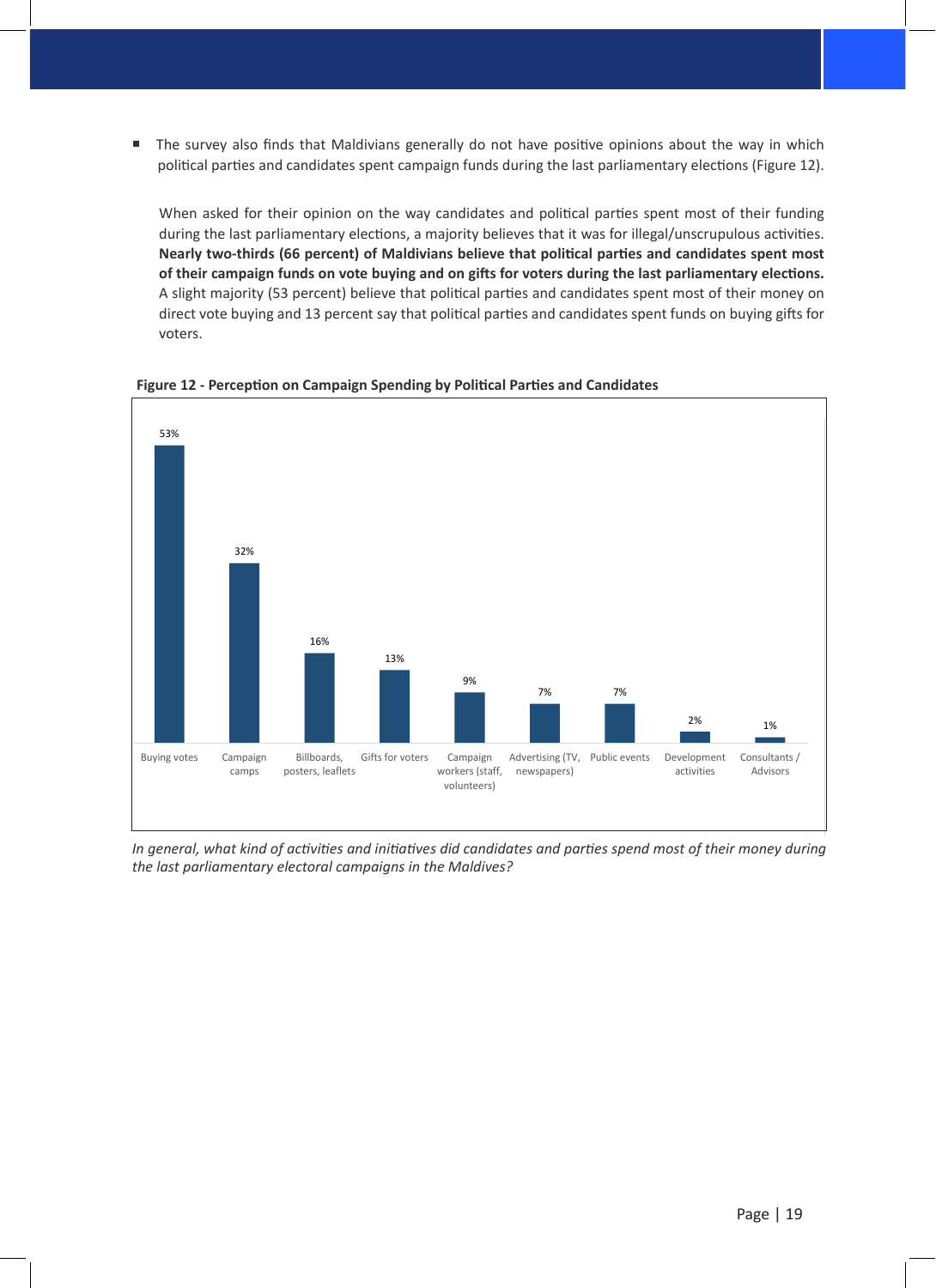#### **4.2 Funding for Campaigns and Views on Reporting of Campaign Expenditures**

 When asked for the key sources of funding for political parties and candidates, most Maldivians believe that political parties and candidates receive election campaign funding from either party funds (40 percent) or that candidates are self-funded (32 percent). National businesses are the third-highest perceived source of funding, with 14 percent of voters mentioning this source of funding (Figure 13).

**But perhaps more significant is that nearly 4 in 10 Maldivians said that they do not know the source of funding, suggesting a significant lack of information on how parties and candidates fund their campaigns.**



**Figure 13 - Perception about the Key Sources of Election Campaign Funding** 

*What do you think are the key sources of election campaign funding for parties/candidates in your constituency?*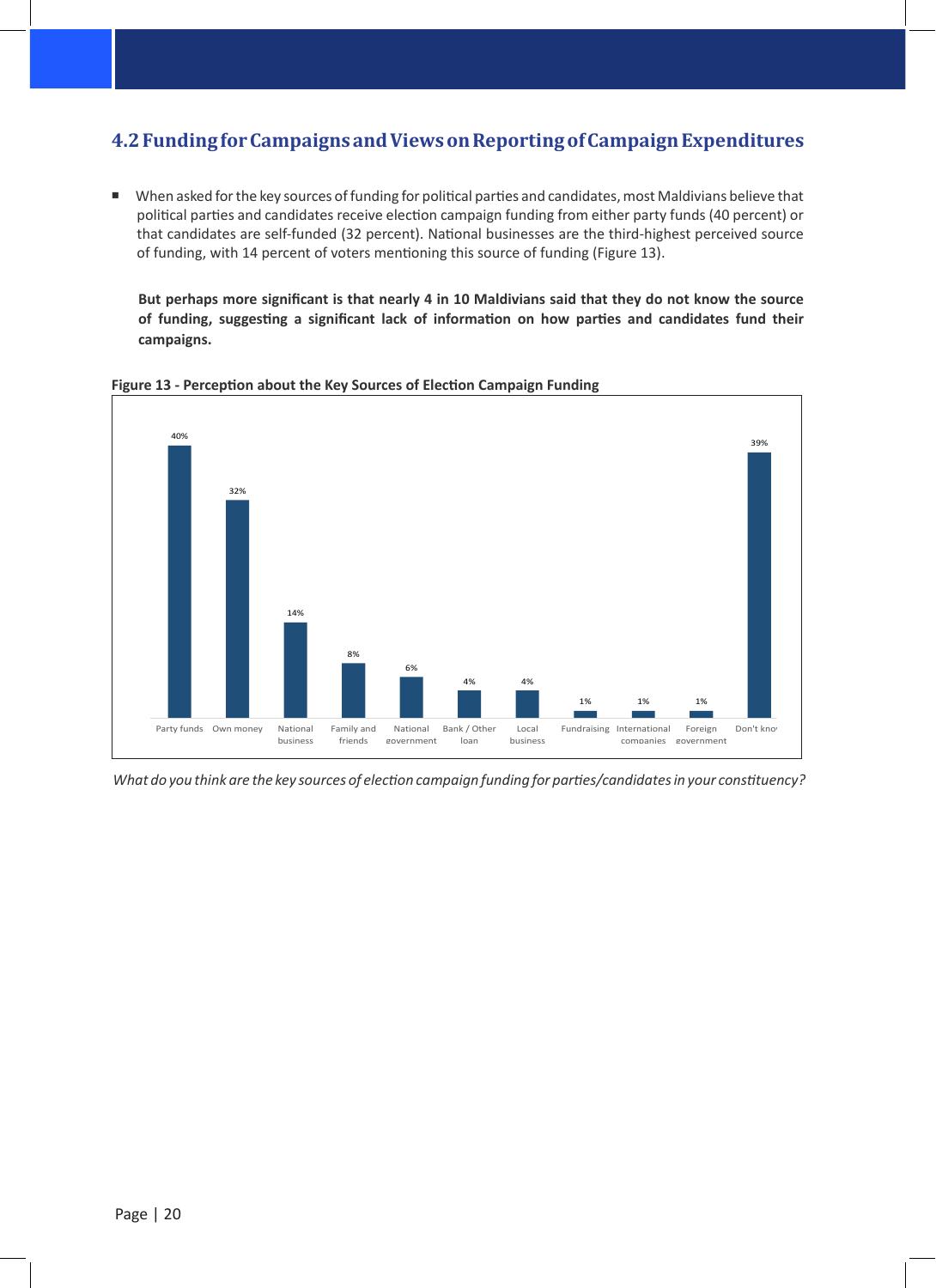While Maldivians have strong views on the use of campaign funding, the survey finds that very few actually have been exposed to any reports on campaign spending (Figure 14).

**Four out of five respondents report hearing nothing about how political parties and candidates spent their money on political campaigns.** Even in the case of those very interested in politics, 81 percent say that they have not seen or heard reports on campaign spending.



**Figure 14 - Exposure to Campaign Finance Reports**

*Have you ever seen or heard about reports on money spent on political campaigns in Maldives?*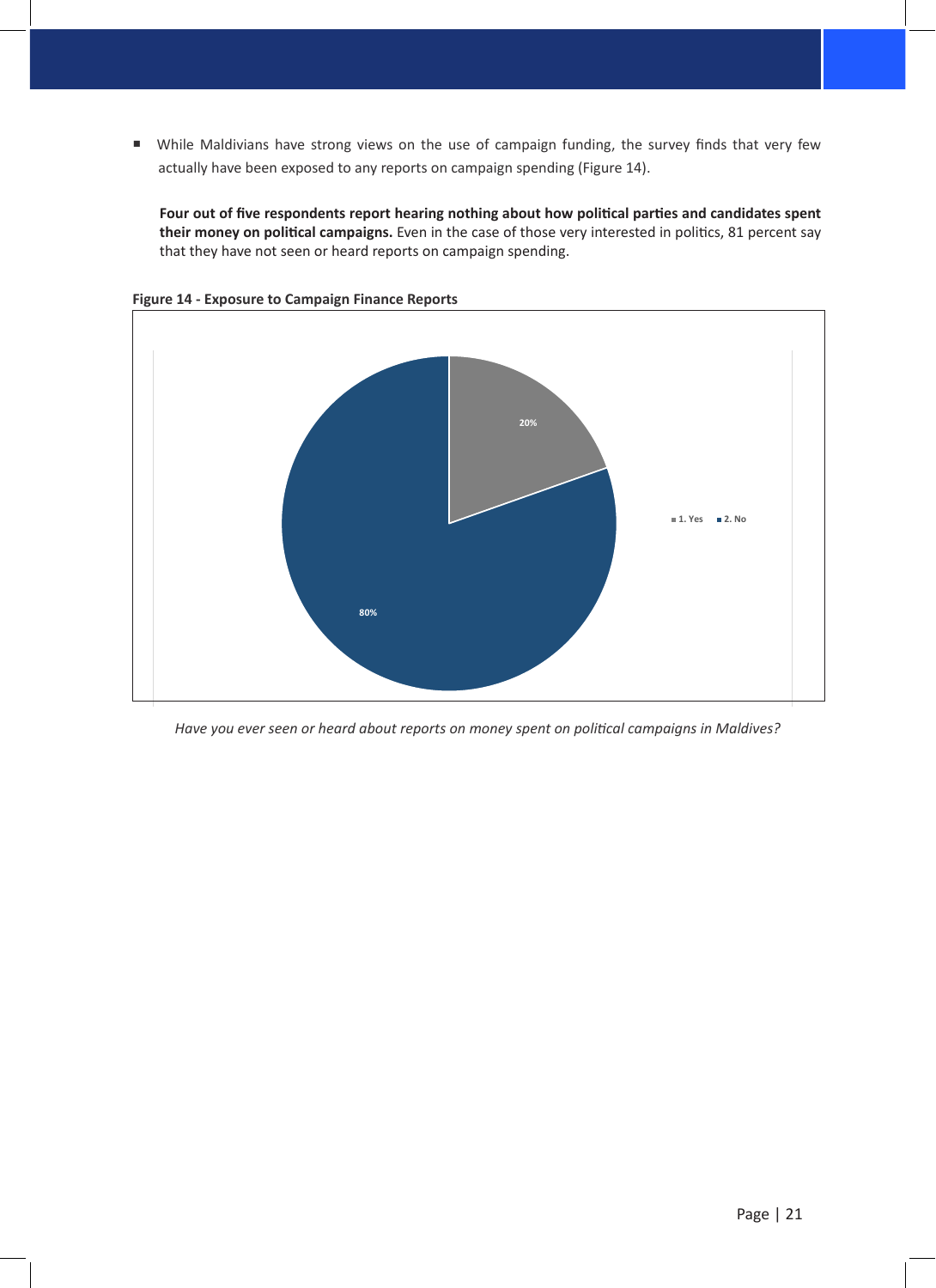The lack of exposure to campaign finance reports may also impact how much Maldivians trust candidates in terms of honestly reporting their campaign spending. **When asked whether candidates are honest in reporting their campaign spending, 72 percent of voters disagree with this statement** (Figure 15).

This lack of trust can at least partially be addressed through greater financial transparency by the candidates and political parties, as well as improved civic education and voter awareness.

**Figure 15 - Views on Candidate Honesty in Campaign Finance Reporting**



*Candidates are honest in reporting their spending during campaigns?*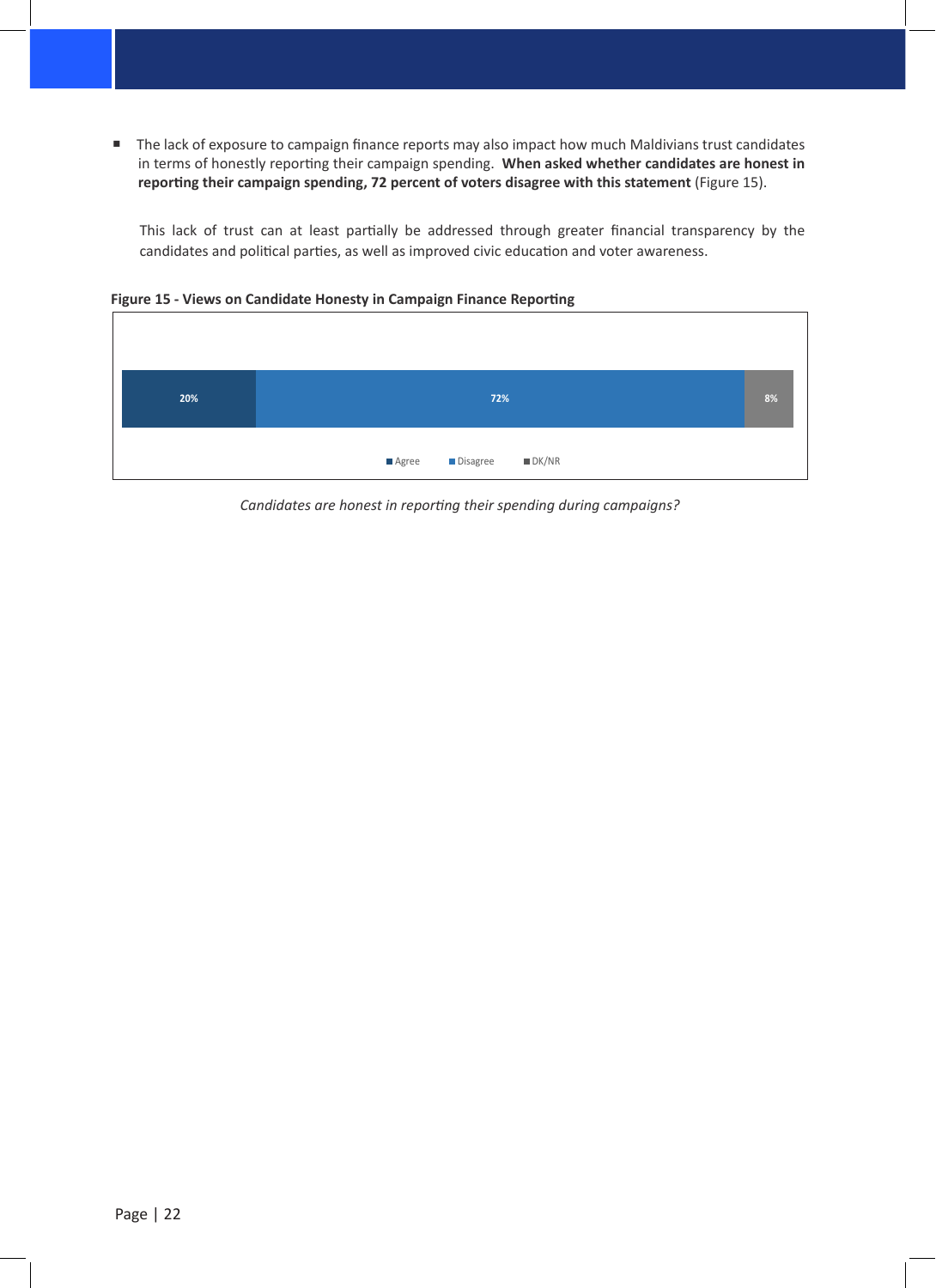While the majority of Maldivians in all age groups believe that candidates are dishonest in reporting campaign spending, this opinion is more prevalent among younger Maldivians (18-34yrs: 80 percent; 35+yrs: 64 percent), women (75 percent) and those who are better educated (higher secondary: 85 percent, university education: 76 percent, primary school: 66 percent).



**Figure 16 - Views on Candidate Honesty in Campaign Finance Reporting, by Gender and Education**

*Agree or disagree: "Candidates are honest in reporting their spending during campaigns".*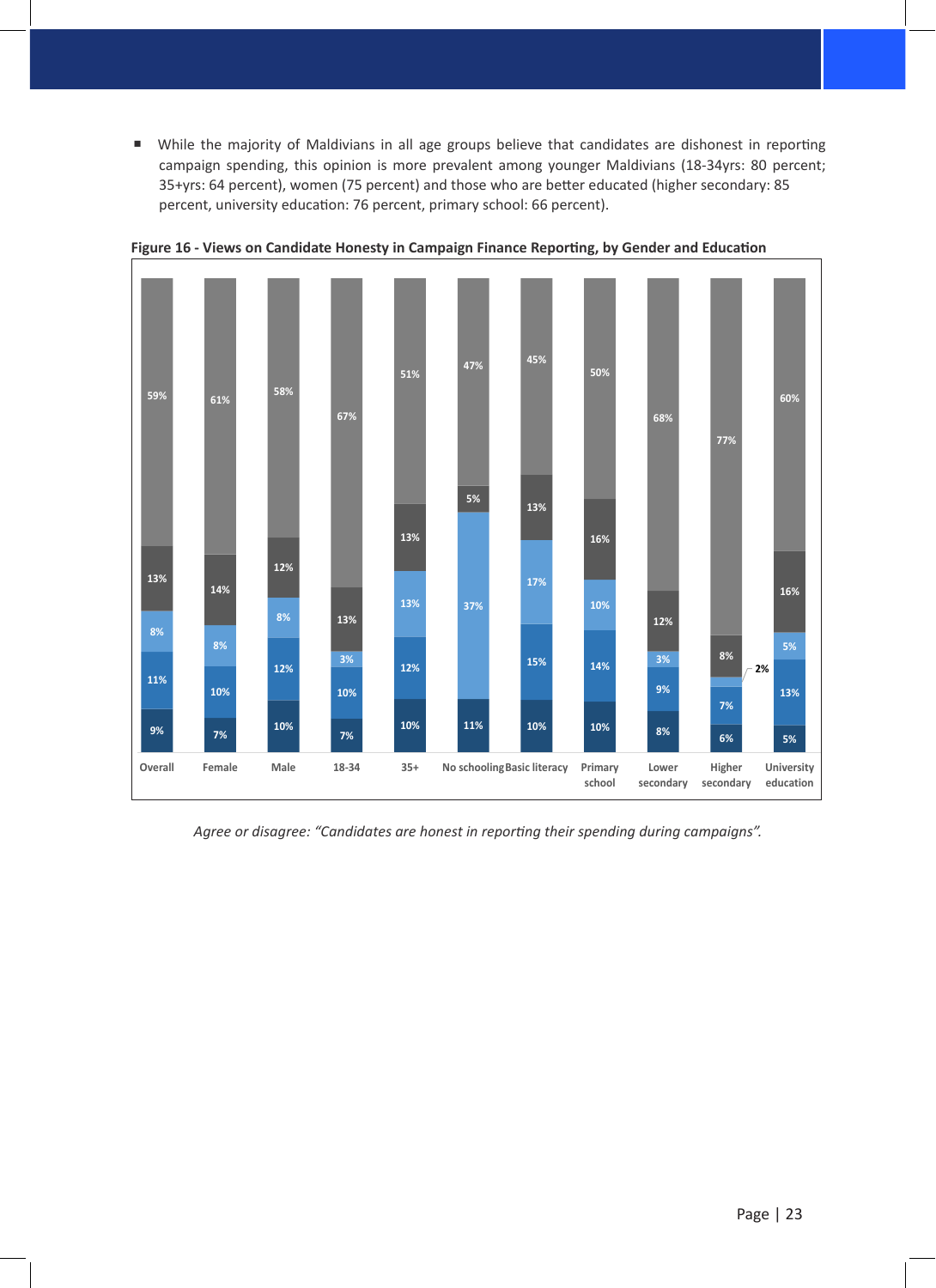#### **4.3 Views on Campaign Finance Issues**

**The vast majority of voters are supportive of limitations on campaign finance in the Maldives (Figure** 17). Close to three-quarters of Maldivians support a limit on political contributions by any one person as well as limits on campaign spending by political parties and candidates. More than 9 in 10 Maldivians agree with a ban on the use of state resources for election campaigns, which reflect responses to an earlier question on the use of government property during campaigns (see Figure 9).

Voters are nearly evenly split when asked if the state should provide financial assistance to all candidates, with 52 percent in favor and 46 percent opposed.



**Figure 17 - Views on Specific Campaign Finance Issues**

*Please tell me whether you agree or disagree with the above statements?*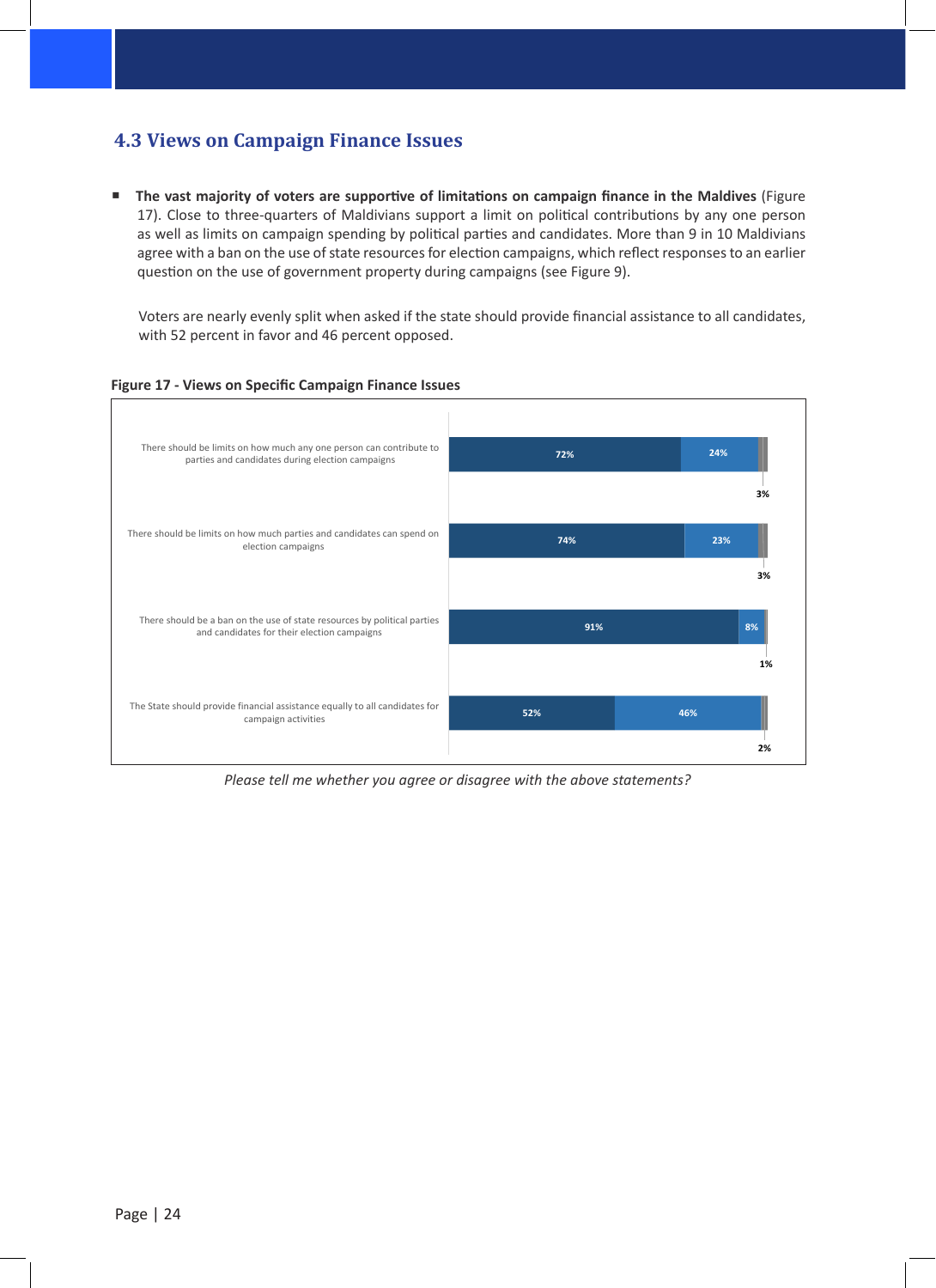■ Maldivians are strongly supportive of public disclosure of campaign contributions. Overall, 67 percent **think it is very important and a further 8 percent think it is somewhat important for political parties and candidates to publicly disclose the amount of money donated to their campaigns.** In addition, 64 percent believe that candidates and political parties should disclose the identity of their campaign donors.

This data indicates that there is significant support for greater transparency of campaign finance through a more robust implementation of existing regulations, as well as introduction of new measures.





*"Do you think candidates and parties should be required to publicly disclose the identity of donors to their campaigns in the Maldives?"*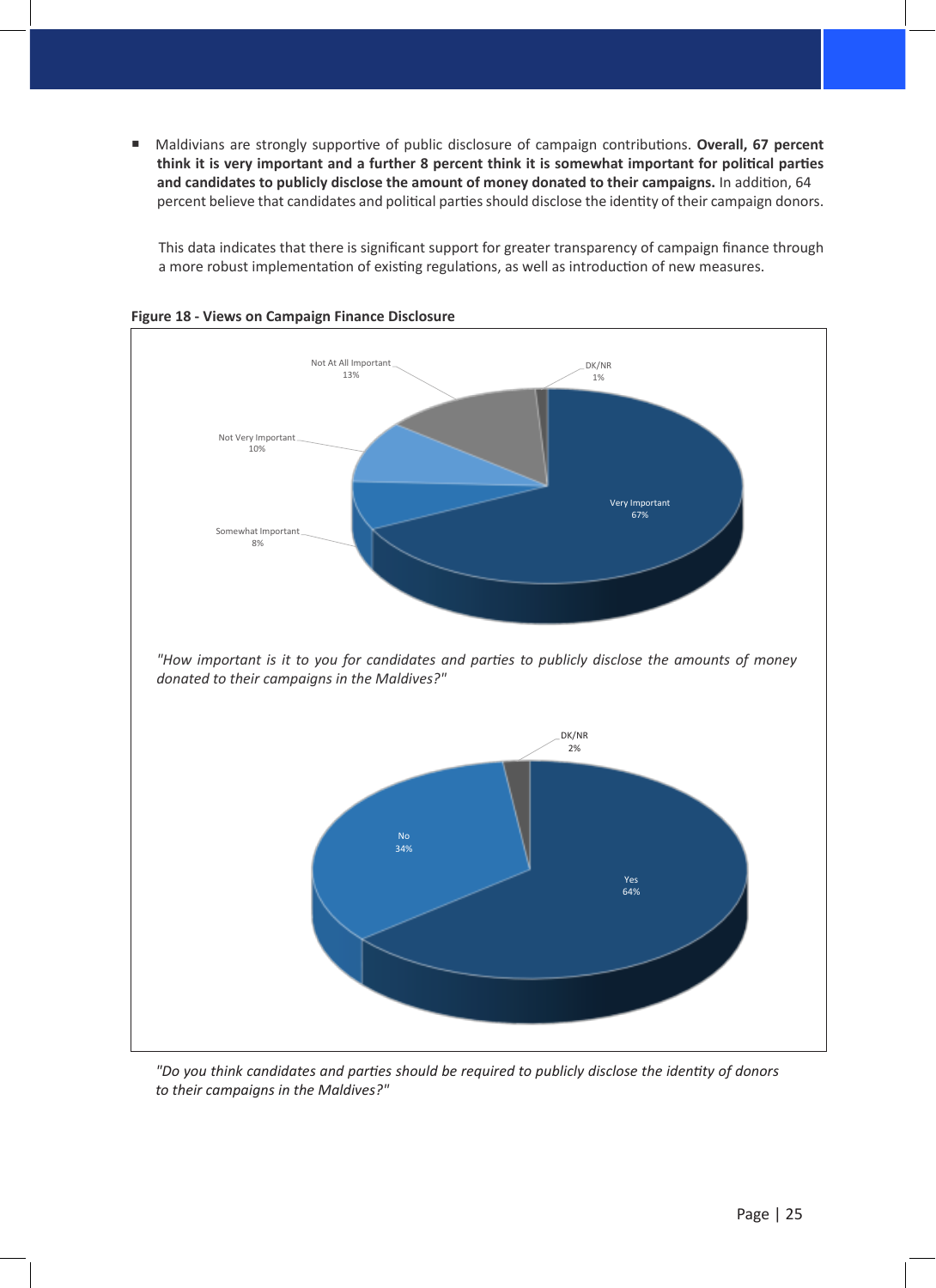## **5.Vote Buying**

Survey results confirm that vote buying is a serious problem in the Maldives and if not addressed it threatens to undermine the democratic process in the country. Though vote buying is a common problem in some parts of the world, the proportions that it has assumed in the Maldives are alarming. More than a third of Maldivians report that they have direct experience with vote buying or specific observation and knowledge of others who have been offered money or gifts for their votes. At the same time, the vast majority of Maldivians understand that vote buying should be illegal, and would support actions to combat it.

NOTE: For the purpose of the survey, the participants were asked only if they personally have been offered money or gifts or if they have actually witnessed money or gifts being offered. Hearsay, secondhand accounts and unverifiable instances are therefore not counted for the purpose of this survey. It also must be noted that respondents to opinion surveys are generally reluctant to report activities which may seem to be illegal or unethical.

Therefore, the reported percentage of vote buying in this survey is a conservative estimate and is likely to be somewhat higher than reported.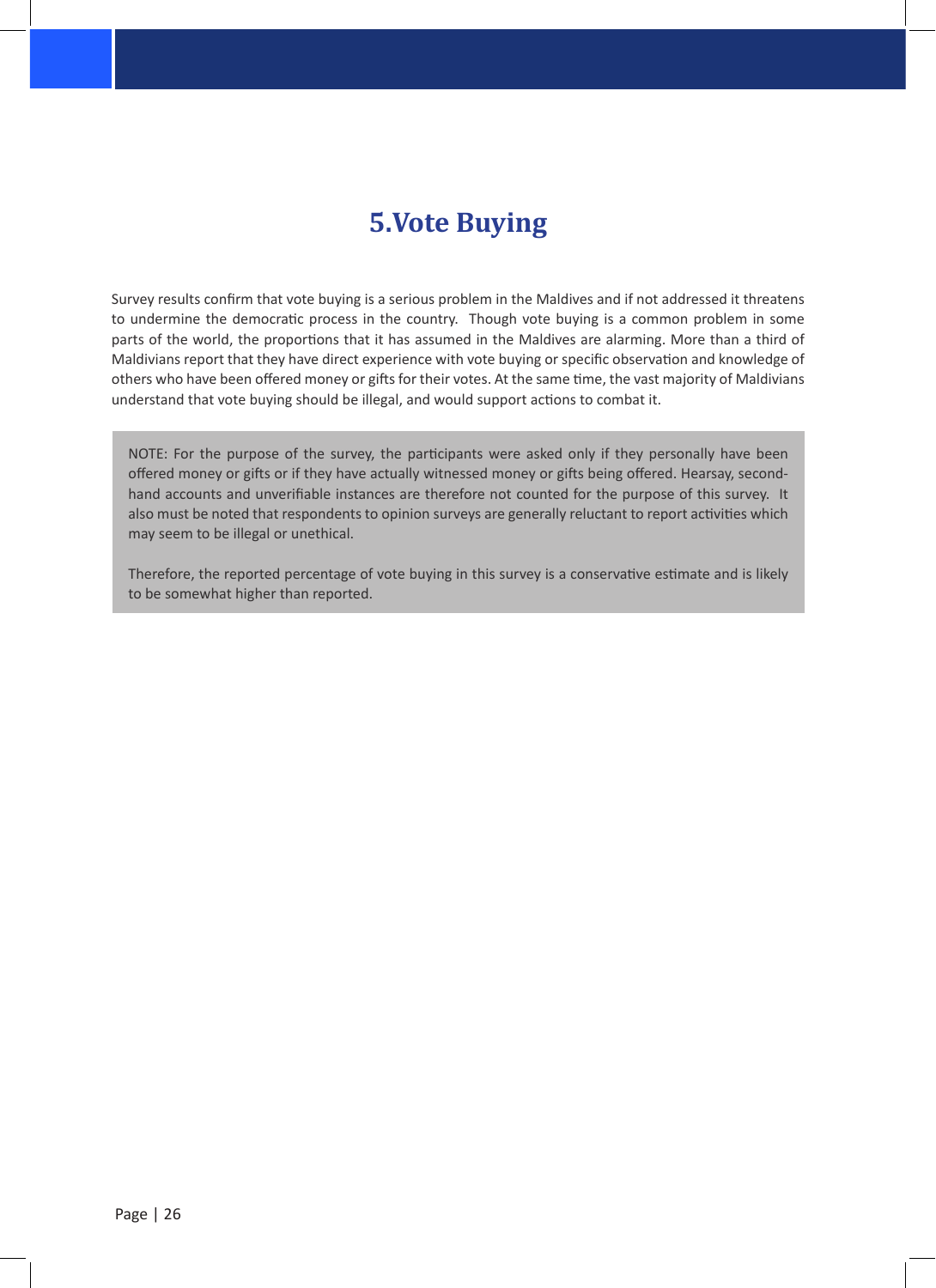The survey demonstrates that a significant percentage of Maldivians have either been offered money or gifts for their vote or have personally witnessed cases where others have been offered money or gifts. **Twenty percent of the voters in the Maldives have been offered money or gifts for their vote, 21 percent have witnessed others being offered the same and 17 percent report that someone in their family has been offered money or gifts for their vote** (Figure 19).



**Figure 19 - Experience with Vote Buying**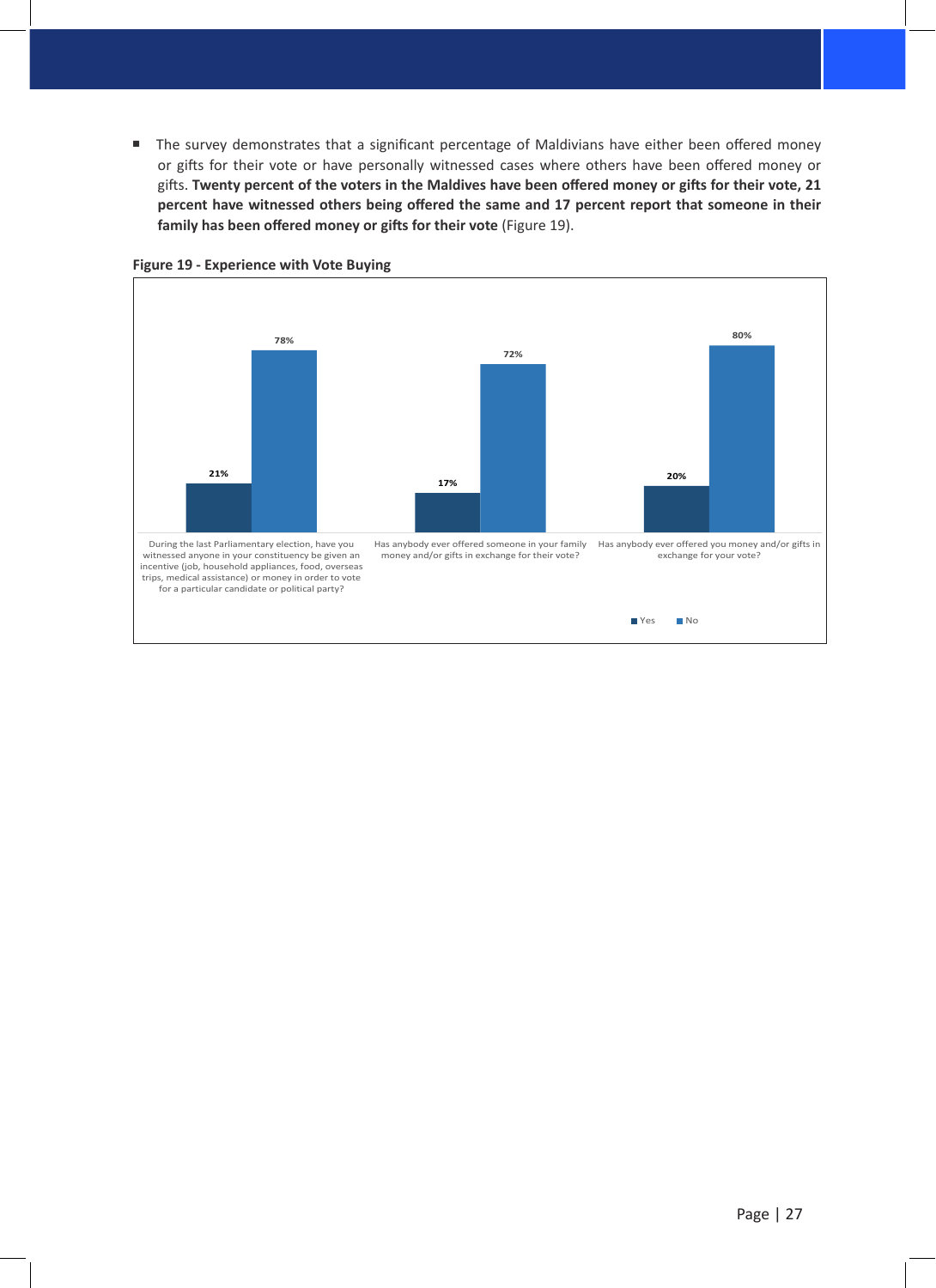■ Combining the responses to all three of the questions presented in Figure 15, the survey finds that 37 **percent of Maldivians have either been offered money or gifts for their votes personally, or have personally witnessed either a family member or someone else who has been offered money or gifts**  (Figure 20).



#### **Figure 20: Three Different Scenarios of Vote Buying Experiences**

*The three different scenarios within the 37 percent of vote buying experienced by Maldivians:*

*1) Respondent witnessed someone being offered money for their vote* 

*2) Respondent offered money for their vote* 

*3)Respondent's relatives offered money for their vote*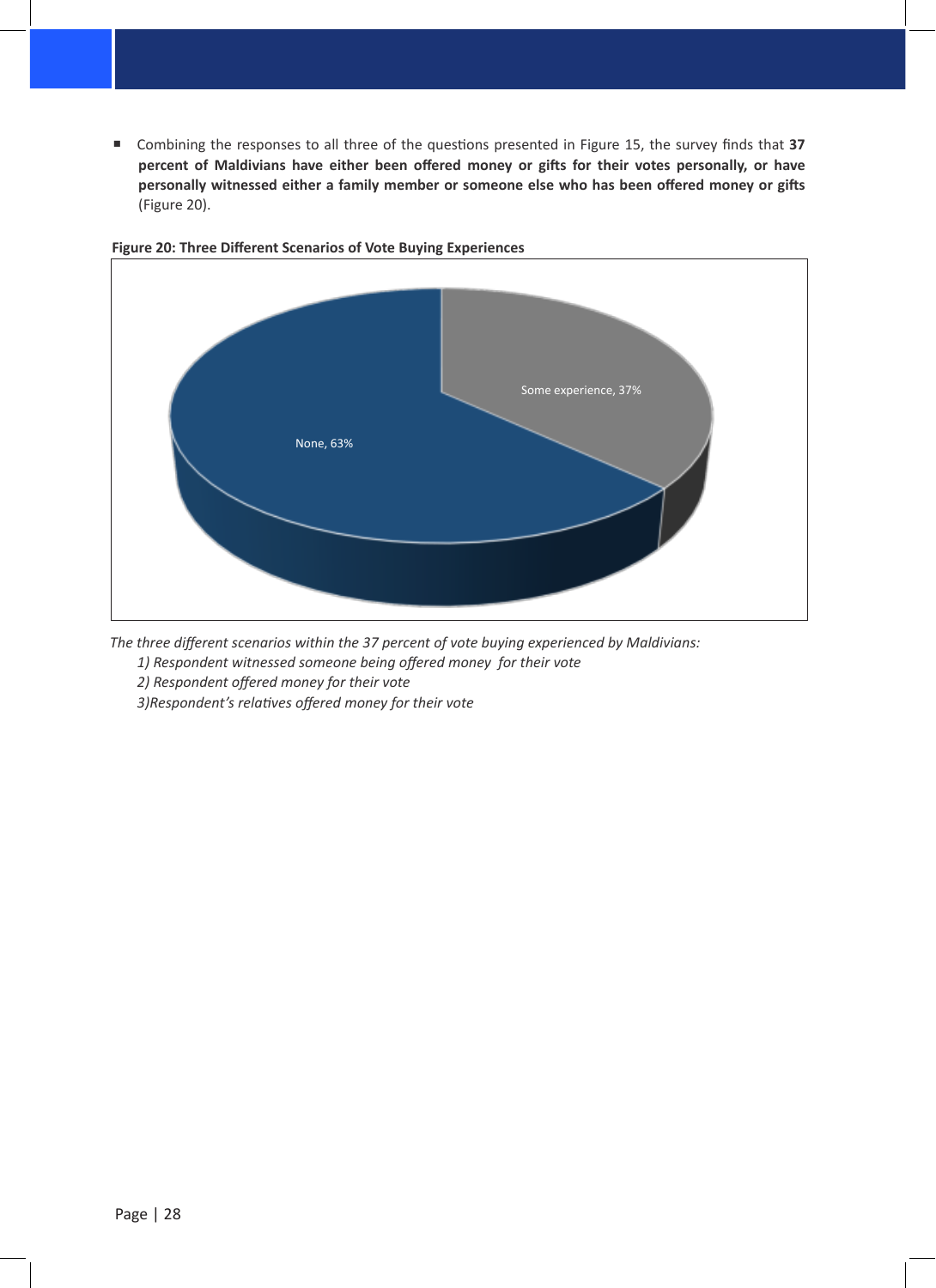**Income does not seem to be a factor in experiences with vote buying. Despite the general perception that** those with lower income may be more exposed to vote buying, the survey shows that there is no notable difference in vote buying with respect to income-level of the voter. If anything, those at lower income levels are somewhat less likely to experience vote-buying.



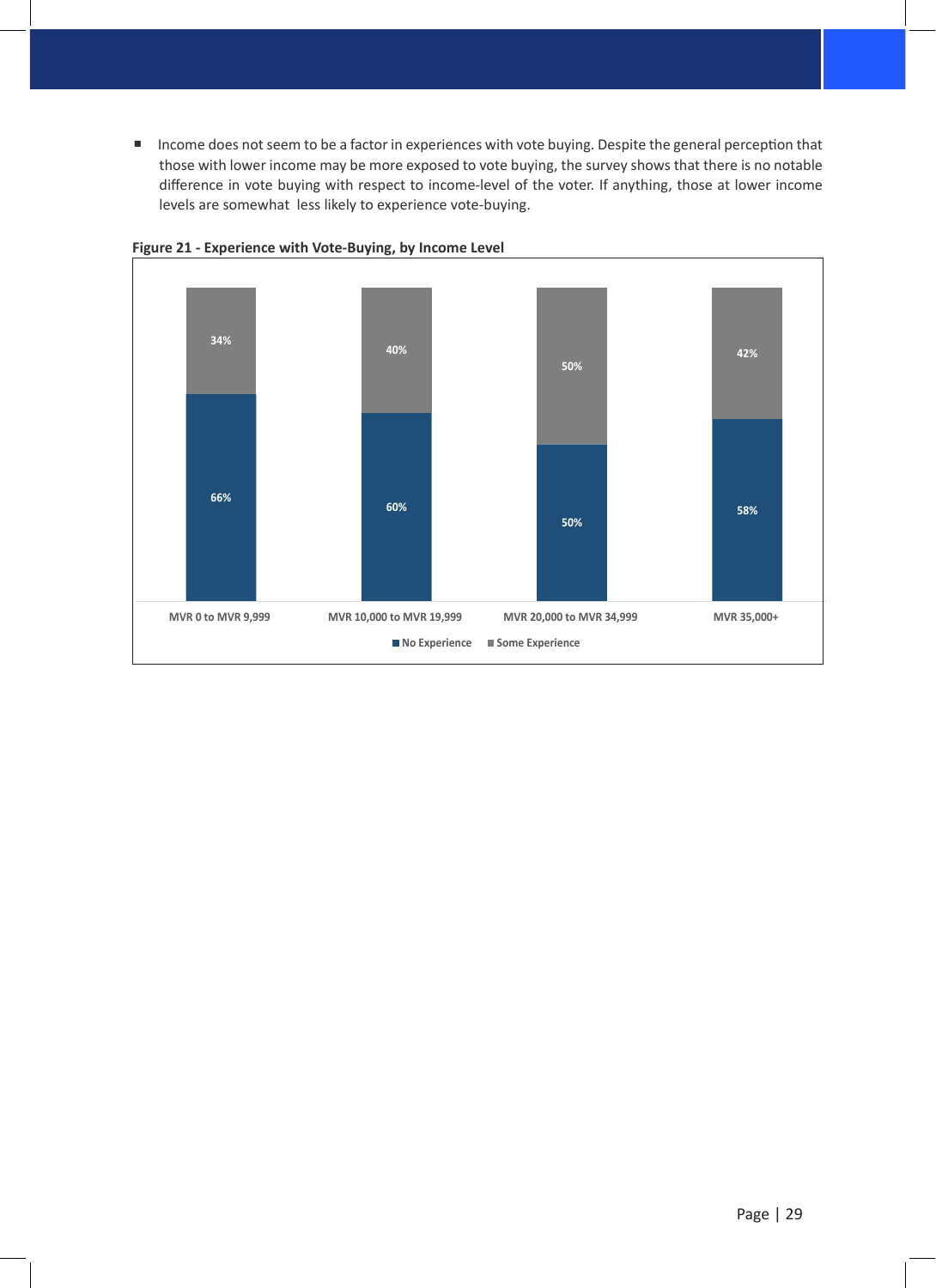Eighty two percent of Maldivians who report being offered something in exchange for their vote say they were offered cash as opposed to a gift or service. **The majority of the voters (53 percent) report being offered between MVR 4,000 (USD 262) and MVR 20,000 (USD 1,309) for their vote** (Figure 22). Similar amounts are reported by those who say that they know of relatives who were offered money for their votes.



**Figure 22 - Amount of Money Offered for the Vote**

*"How much were you offered in exchange for your vote?"*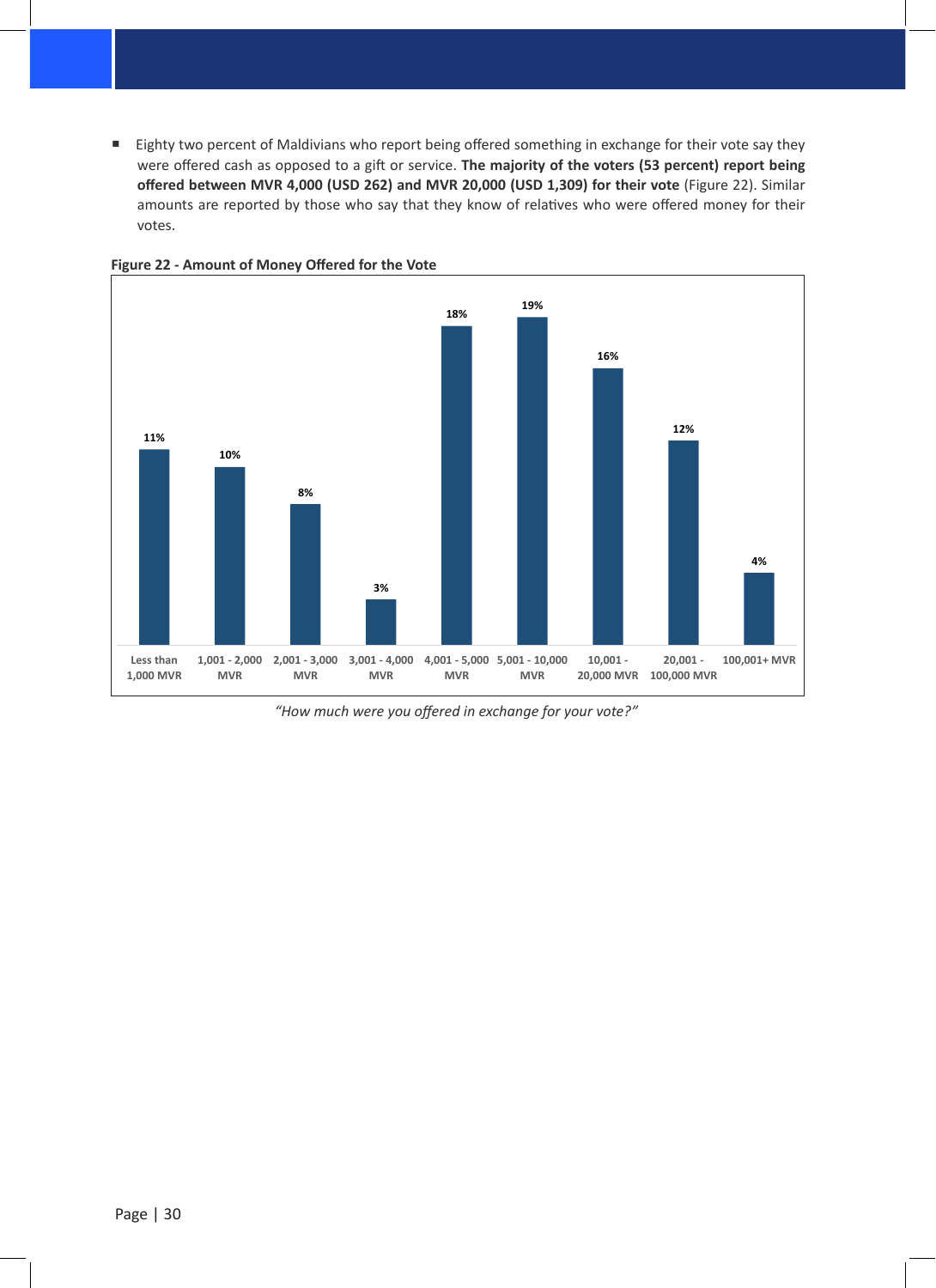■ When those who reported being offered money or gifts were asked how the candidate ensured that they would vote for the candidate, a variety of methods were mentioned (Figure 23). **Putting a special mark on the ballot is clearly the most used method, with 27 percent of voters stating they were asked to do so**.

Further 8 percent were asked to swear an oath on the Qur'an, 6 percent were asked to turn over their identity papers and 15 percent mentioned other means. Fourteen percent say nothing was asked of them and 27 percent did not give a response.

**Figure 23 - Different Methods Candidates Used to Ensure People Who Received Money or Gifts Voted for Them**



*"How did candidates ensure that the people who receive money or gifts voted for the candidate who offered the money or gifts?"*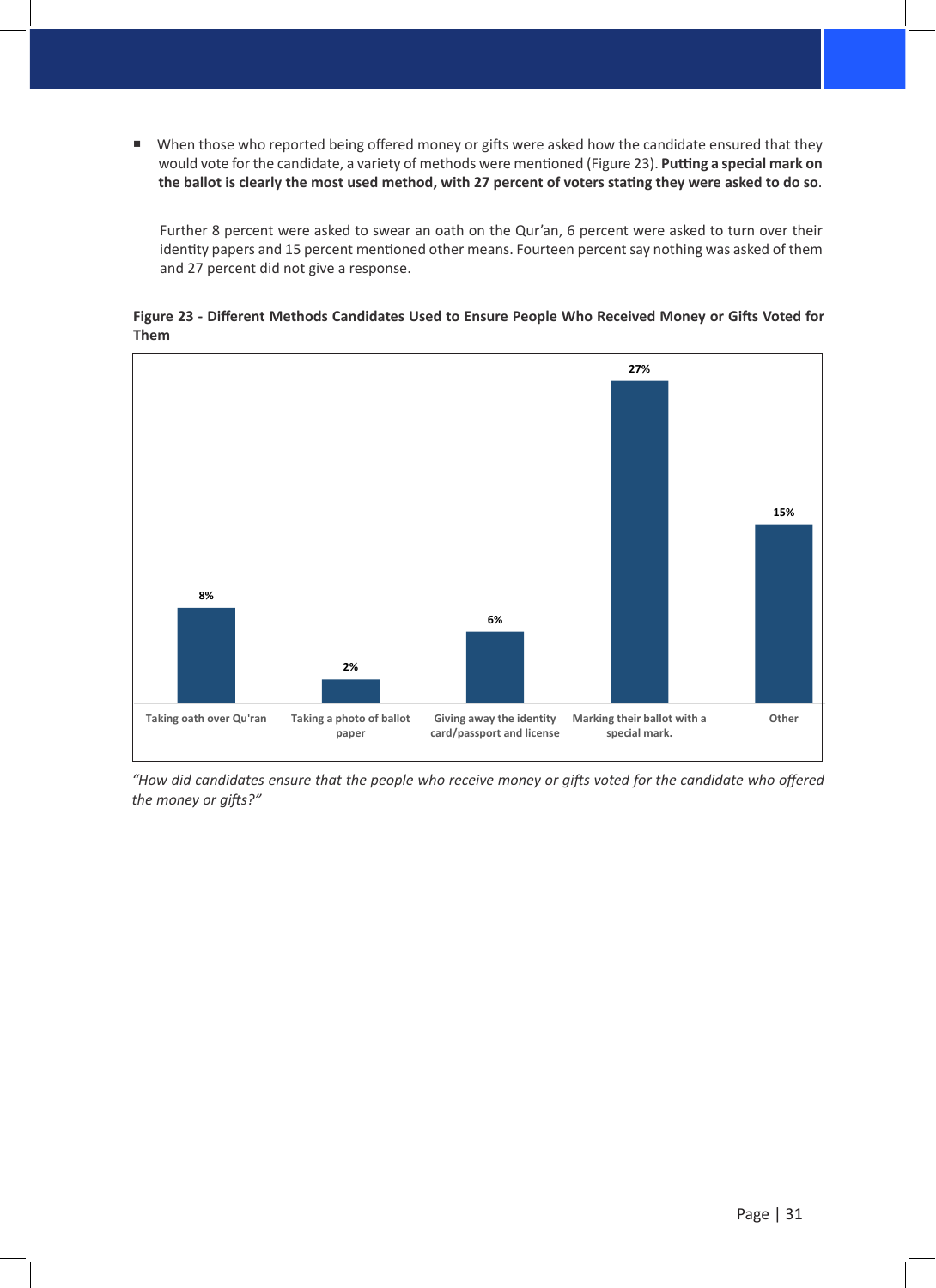Finally, when asked whether offering money or gifts for votes should be illegal in the Maldives, 90 percent of voters said yes (Figure 24).



**Figure 24 - Views on Legality of Vote Buying** 

*"Do you think giving money or gifts to voters in exchange for their votes should be illegal in the Maldives?"*